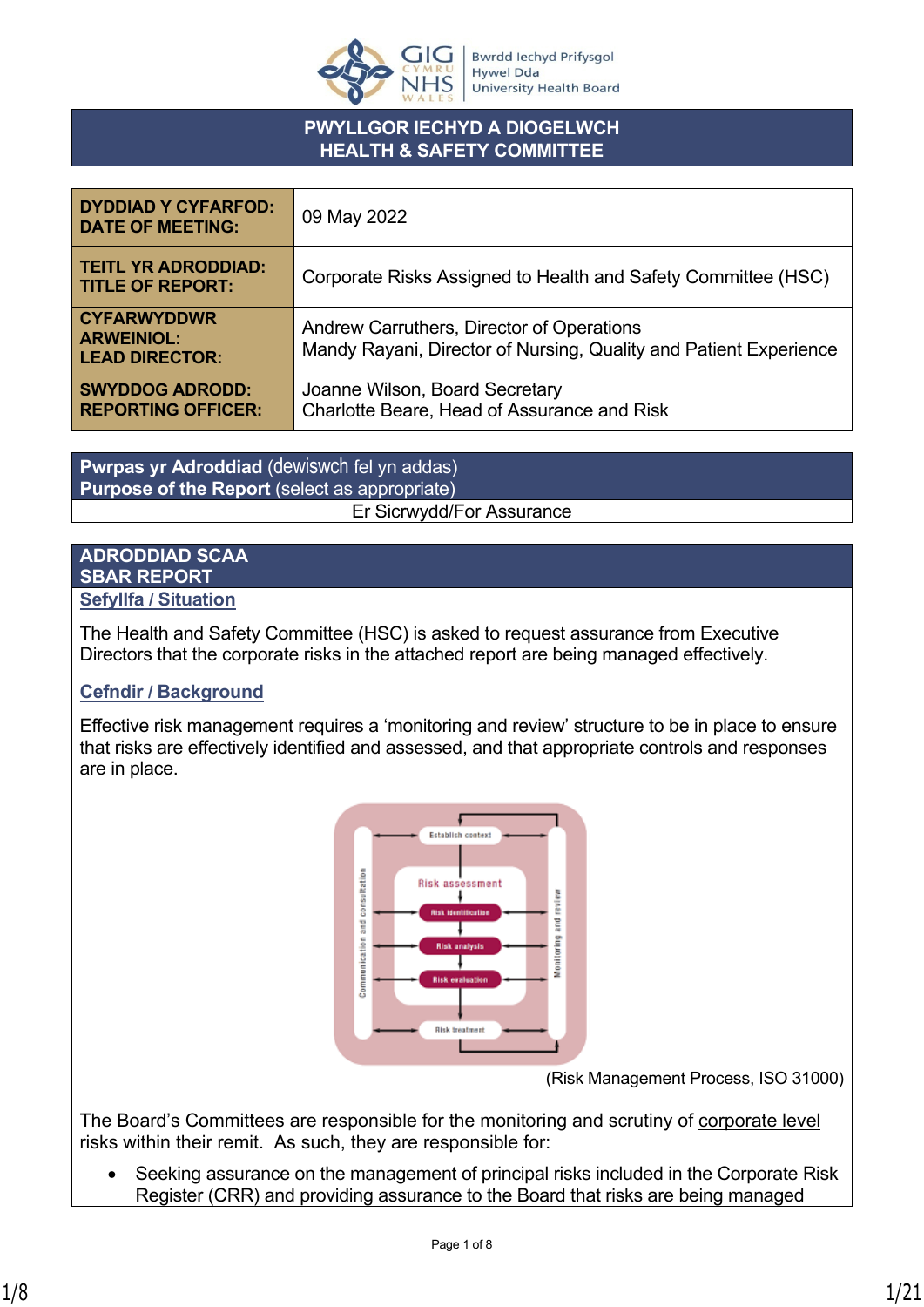effectively, reporting areas of significant concern - for example, where risk appetite is exceeded, lack of action, etc.

- Reviewing operational risks over tolerance and, where appropriate, recommending the 'acceptance' of risks that cannot be brought within Hywel Dda University Health Board's (HDdUHB's) risk appetite/ tolerance to the Board.
- Providing annual reports to Audit and Risk Assurance Committee (ARAC) on the effectiveness of the risk management process and management of risks within their remit.
- Identifying through discussions any new/ emerging risks and ensuring that these are assessed by management.
- Signposting any risks outside their remit to the appropriate UHB Committee.
- Using risk registers to inform meeting agendas.

These risks have been identified by individual Directors via a top-down and bottom-up approach, and are either:

- Associated with the delivery of HDdUHB's objectives; or
- Significant escalated operational risks that are of significant concern and require corporate oversight and management.

Each risk on the CRR has been mapped to a Board level Committee to ensure that these risks are being managed appropriately, taking into account the gaps, planned actions and agreed tolerances, and to provide assurance to the Board through Committee Update Reports regarding the management of these risks.

The Board has delegated a proportion of its role of scrutiny of assurances to its Committees in order to make the most appropriate and efficient use of expertise. Therefore, Committees should also ensure that assurance reports relating to the principal risks are received and scrutinised, and an assessment made as to the level of assurance they provide, taking into account the validity and reliability (i.e. source, timeliness and methodology) behind their generation and their compatibility with other assurances. Robust scrutiny by its Committees will enable the Board to place greater reliance on assurances, and provide it with greater confidence regarding the likely achievement of strategic objectives, as well as providing a sound basis for decision-making. It is the role of Committees to challenge where assurances in respect of any component are missing or inadequate. Any gaps should be escalated to the Board.

The process for risk reporting and monitoring within HDdUHB is outlined at Appendix 1.

# **Asesiad / Assessment**

The HSC Terms of Reference reflect the Committee's role in providing assurance to the Board that principal risks are being managed effectively by the risk owners (Executive Leads).

The Terms of Reference state that the Committee will:

3.15 Provide assurance that risks relating to health, safety, security, fire and service/ business interruption/ disruption are being effectively managed across the whole of the Health Board's activities (including for hosted services and through partnerships and Joint Committees as appropriate), and provide assurance that effective risk assessments are undertaken and addressed.

There are 3 corporate risks aligned to HSC (out of the 16 that are currently on the CRR), as the potential impacts of these risks relate to the health and safety of patients, staff and visitors.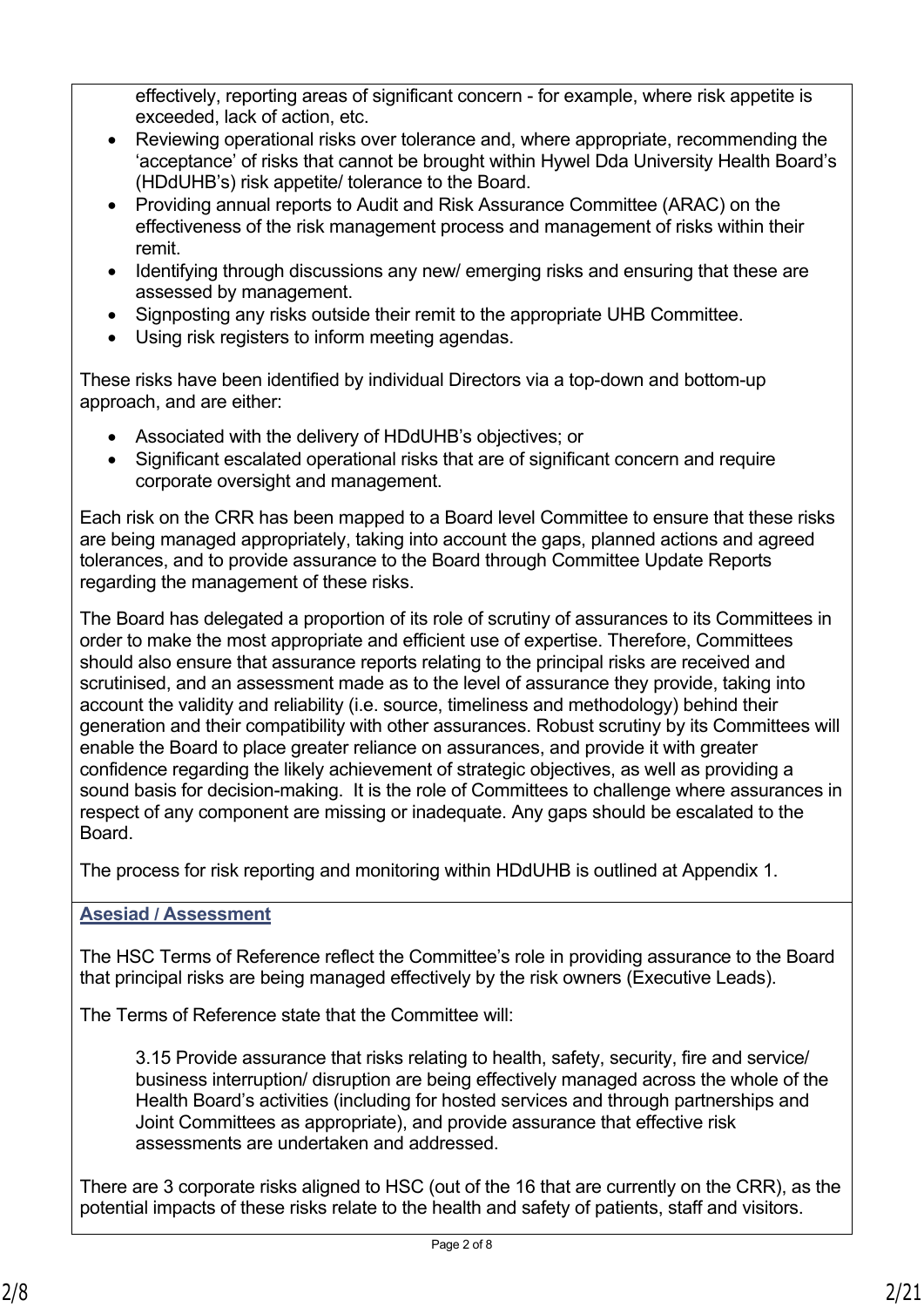A summary of these 3 corporate risks can be found at Appendix 2. Each risk has been entered onto a '*risk on a page*' template which includes information relating to the strategic objective, controls, assurances, performance indicators and action plans to address any gaps in controls and assurances.

|                              | <b>HYWEL DDA RISK HEAT MAP</b> |                                   |                                  |                      |                            |  |  |  |  |
|------------------------------|--------------------------------|-----------------------------------|----------------------------------|----------------------|----------------------------|--|--|--|--|
|                              |                                | LIKELIHOOD $\rightarrow$          |                                  |                      |                            |  |  |  |  |
| IMPACT $\downarrow$          | <b>RARE</b>                    | <b>UNLIKELY</b><br>$\overline{2}$ | <b>POSSIBLE</b><br>3             | <b>LIKELY</b><br>4   | <b>ALMOST CERTAIN</b><br>5 |  |  |  |  |
| <b>CATASTROPHIC</b><br>5     |                                | 1016 $(\rightarrow)$              | $813 \left( \rightarrow \right)$ |                      |                            |  |  |  |  |
| <b>MAJOR</b><br>4            |                                |                                   |                                  |                      |                            |  |  |  |  |
| <b>MODERATE</b><br>3         |                                |                                   |                                  | 1328 $(\rightarrow)$ |                            |  |  |  |  |
| <b>MINOR</b><br>$\mathbf{2}$ |                                |                                   |                                  |                      |                            |  |  |  |  |
| <b>NEGLIGIBLE</b>            |                                |                                   |                                  |                      |                            |  |  |  |  |

The heat map below includes the risks currently aligned to HSC:-

Below is a summary of changes since the previous report to HSC (14<sup>th</sup> March 2022):

| Total number of risks                 |            |
|---------------------------------------|------------|
| New/escalated risks                   |            |
| De-escalated/Closed risks             |            |
| Increase in risk score 个              |            |
| Reduction in risk score $\psi$        |            |
| No change in risk score $\rightarrow$ | See note 1 |

# *Note 1 - No change in risk score*

There has been no change in the following risk scores since these were reported to the previous HSC meeting.

| <b>Risk Reference &amp;</b><br><b>Title</b>                                                                                              | <b>Previous</b><br><b>Risk</b><br><b>Report to</b><br><b>Board</b><br>(LxI) | <b>Risk</b><br><b>Score</b><br>Feb-21<br>(Lx) | Date of<br><b>Review</b> | <b>Update</b>                                                                                                                                                                                                                                                                             |
|------------------------------------------------------------------------------------------------------------------------------------------|-----------------------------------------------------------------------------|-----------------------------------------------|--------------------------|-------------------------------------------------------------------------------------------------------------------------------------------------------------------------------------------------------------------------------------------------------------------------------------------|
| Risk $813 -$ Failure to<br>fully comply with the<br>requirements of the<br><b>Regulatory Reform</b><br>Order (Fire Safety)<br>2005 (RRO) | $3x5=15$                                                                    | $3x5=15$<br>$\rightarrow$                     | 14/04/22                 | In addition to completing all<br>actions following an internal<br>governance review initiated by<br>the CEO, the UHB has now<br>embedded a fully resourced<br>fire safety management team,<br>with appropriate reporting<br>arrangements for fire safety<br>and addressing the backlog of |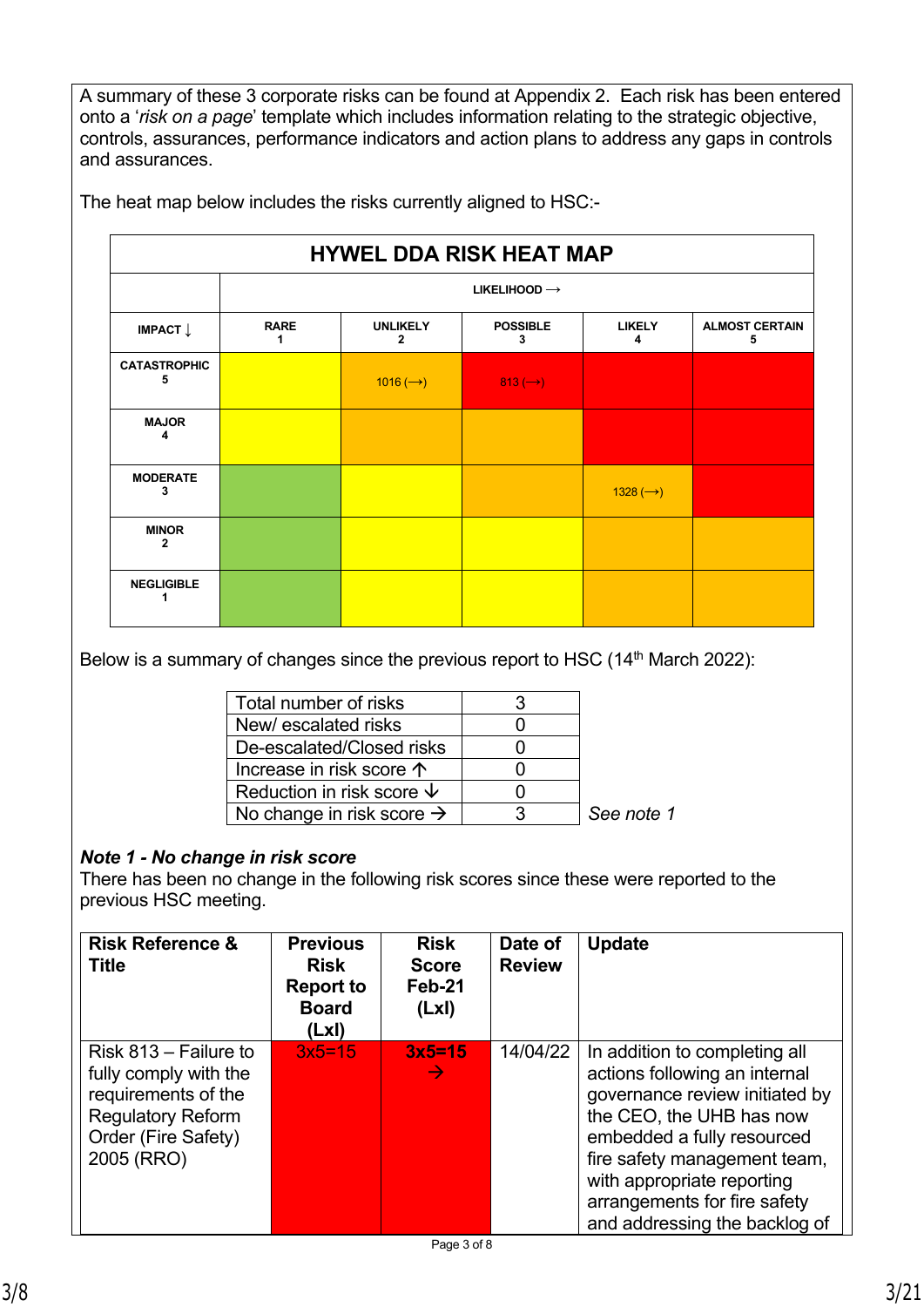|                                    |          |                           |          | out of date fire risk<br>assessments across the UHB.                                                                                                                                                                                                                                                                                                                                                                                         |
|------------------------------------|----------|---------------------------|----------|----------------------------------------------------------------------------------------------------------------------------------------------------------------------------------------------------------------------------------------------------------------------------------------------------------------------------------------------------------------------------------------------------------------------------------------------|
|                                    |          |                           |          | There are still some significant<br>challenges faced by the UHB<br>to fully comply with the fire<br>safety order, as a result of<br>further MWWFRS inspections<br>across the organisation and<br>the need to address these<br>findings within the timescales<br>expected.                                                                                                                                                                    |
|                                    |          |                           |          | Whilst the fire safety team are<br>in a position to provide support<br>now to the UHB in the form of<br>expertise and technical<br>knowledge, the UHB still<br>needs to manage and address<br>the physical backlog of fire<br>safety across its estate.<br>Also successfully embed an<br>improved fire safety<br>management culture and<br>management ownership for<br>fire safety.                                                          |
|                                    |          |                           |          | Phased fire safety<br>improvement works are<br>ongoing across our sites, with<br>significant investments being<br>made to address the<br>recommendations in the<br><b>MWWFRS letters, All</b><br>programme dates have been<br>agreed with the UHB, WG and<br><b>MWWFRS</b> senior inspecting<br>officers. We intend to review<br>the progress of our completed<br>actions to determine the risk<br>score as we progress with<br>these works. |
| Risk 1328 - Security<br>Management | $4x3=12$ | $4x3=12$<br>$\rightarrow$ | 14/04/22 | On average, across HDdUHB,<br>85 violent and aggressive<br>incidents are reported each<br>month. Security reviews have<br>identified inability to lockdown<br>sites effectively. There is no<br>dedicated security guard force                                                                                                                                                                                                               |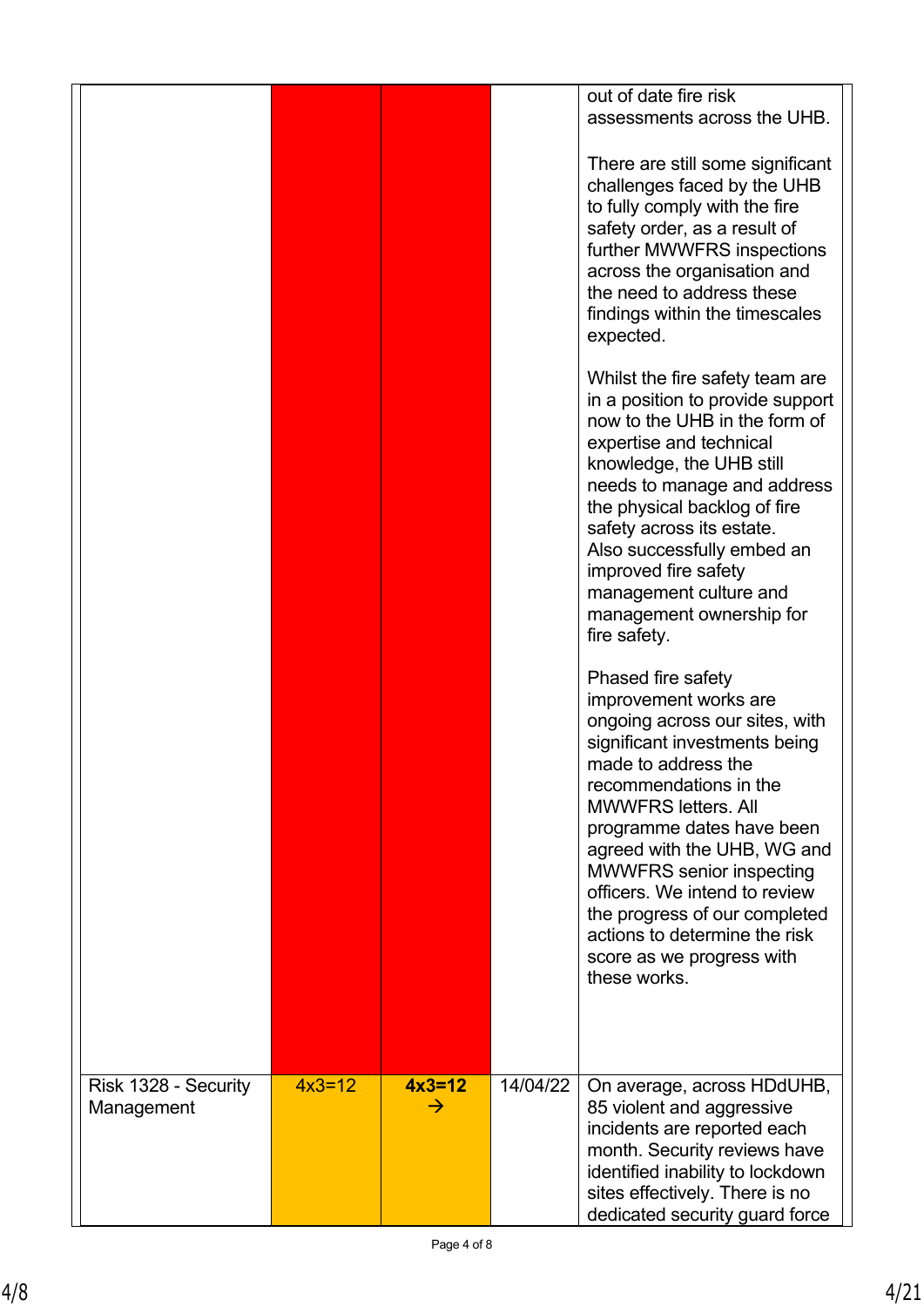|                                                                                                |          |                           |          | to discourage criminal activity<br>or respond to demands and<br>manage security systems.<br>There is also variation in the<br>standard of coverage and<br>quality including evidential<br>standard required of CCTV<br>(closed circuit television)                                                                                                                                                                                                                                                                                                                                                                                                                 |
|------------------------------------------------------------------------------------------------|----------|---------------------------|----------|--------------------------------------------------------------------------------------------------------------------------------------------------------------------------------------------------------------------------------------------------------------------------------------------------------------------------------------------------------------------------------------------------------------------------------------------------------------------------------------------------------------------------------------------------------------------------------------------------------------------------------------------------------------------|
| Risk 1016 -<br>Increased COVID-19<br>infections from poor<br>adherence to Social<br>Distancing | $2x5=10$ | $2x5=10$<br>$\rightarrow$ | 14/04/22 | systems across HDdUHB.<br>Social Distance risk<br>assessments have been<br>undertaken that highlight ways<br>to allow services to be re-<br>introduced while maintaining<br>the social distance measures,<br>however successful<br>management of the risk<br>depends on staff, visitors or<br>patients adhering to the social<br>distance guidance or using the<br>'Key Controls' measures in<br>place. There does appear to<br>be an increase in the numbers<br>of staff absent either because<br>of close contact family<br>members being off or<br>contracting COVID-19<br>themselves hence the need<br>for continued distancing within<br>healthcare premises. |

# **Argymhelliad / Recommendation**

The HSC is requested to seek assurance that:

- All identified controls are in place and working effectively.
- All planned actions will be implemented within stated timescales and will reduce the risk further and/ or mitigate the impact, if the risk materialises.
- Challenge where assurances are inadequate.

This in turn will enable the HSC to provide the necessary assurance to the Board, through its Committee Update Report, that HDdUHB is managing these risks effectively.

| <b>Amcanion: (rhaid cwblhau)</b><br><b>Objectives: (must be completed)</b> |                                                                                                                                                                                                                                                                                                                                                           |
|----------------------------------------------------------------------------|-----------------------------------------------------------------------------------------------------------------------------------------------------------------------------------------------------------------------------------------------------------------------------------------------------------------------------------------------------------|
| <b>Committee ToR Reference:</b>                                            | 3.15 Provide assurance that risks relating to health,                                                                                                                                                                                                                                                                                                     |
| Cyfeirnod Cylch Gorchwyl y Pwyllgor:                                       | safety, security, fire and service/ business interruption/<br>disruption are being effectively managed across the<br>whole of the Health Board's activities (including for<br>hosted services and through partnerships and Joint<br>Committees as appropriate), and provide assurance<br>that effective risk assessments are undertaken and<br>addressed. |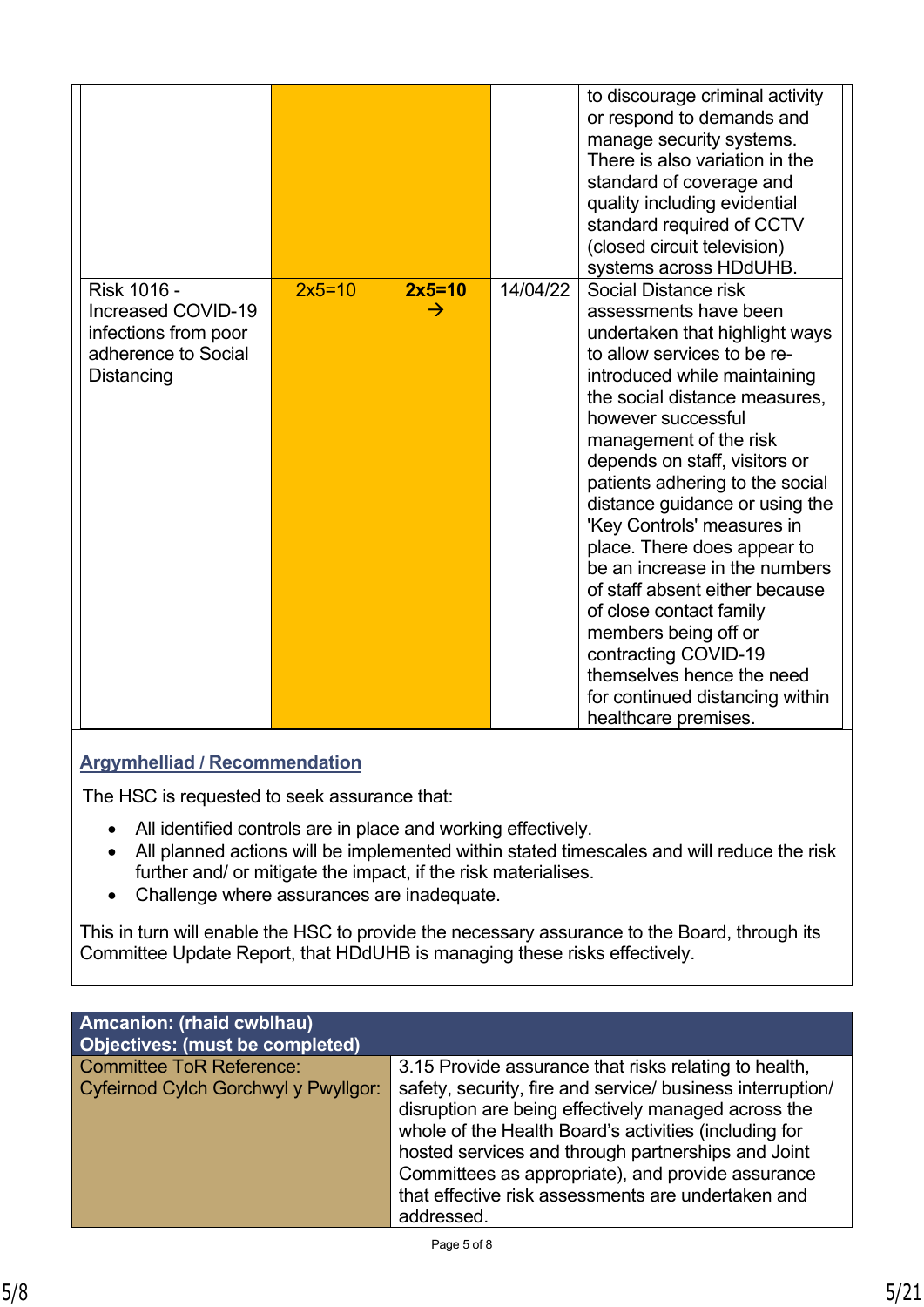| Cyfeirnod Cofrestr Risg Datix a Sgôr<br>Cyfredol:<br>Datix Risk Register Reference and<br>Score:                                               | Contained within the body of the report   |
|------------------------------------------------------------------------------------------------------------------------------------------------|-------------------------------------------|
| Safon(au) Gofal ac lechyd:<br>Health and Care Standard(s):                                                                                     | Governance, Leadership and Accountability |
| Nodau Gwella Ansawdd:<br><b>Quality Improvement Goal(s):</b>                                                                                   | All Quality Improvement Goals Apply       |
| <b>Amcanion Strategol y BIP:</b><br><b>UHB Strategic Objectives:</b>                                                                           | All Strategic Objectives are applicable   |
| <b>Amcanion Llesiant BIP:</b><br><b>UHB Well-being Objectives:</b><br><b>Hyperlink to HDdUHB Well-being</b><br><b>Objectives Annual Report</b> | 10. Not Applicable                        |

| <b>Gwybodaeth Ychwanegol:</b><br><b>Further Information:</b>                                                                                                           |                                                                                                                                                    |
|------------------------------------------------------------------------------------------------------------------------------------------------------------------------|----------------------------------------------------------------------------------------------------------------------------------------------------|
| Ar sail tystiolaeth:<br>Evidence Base:                                                                                                                                 | Underpinning risk on the Datix Risk Module from<br>across HDdUHB's services reviewed by risk<br>leads/owners.                                      |
| <b>Rhestr Termau:</b><br><b>Glossary of Terms:</b>                                                                                                                     | Current Risk Score - Existing level of risk taking into<br>account controls in place.                                                              |
|                                                                                                                                                                        | Target Risk Score - The ultimate level of risk that is<br>desired by the organisation when planned controls (or<br>actions) have been implemented. |
|                                                                                                                                                                        | Tolerable risk – this is the level of risk that the Board<br>agreed for each domain in September 2018 – Risk<br><b>Appetite Statement.</b>         |
| Partïon / Pwyllgorau â ymgynhorwyd<br>ymlaen llaw y Pwyllgor Ansawdd<br>lechyd a Diogelwch:<br>Parties / Committees consulted prior<br>to Health and Safety Committee: | Not applicable.                                                                                                                                    |

| <b>Effaith: (rhaid cwblhau)</b><br>Impact: (must be completed) |                                                             |
|----------------------------------------------------------------|-------------------------------------------------------------|
| <b>Ariannol / Gwerth am Arian:</b>                             | No direct impacts from report, however, impacts of each     |
| <b>Financial / Service:</b>                                    | risk are outlined in risk description.                      |
| <b>Ansawdd / Gofal Claf:</b>                                   | No direct impacts from report, however, impacts of each     |
| <b>Quality / Patient Care:</b>                                 | risk are outlined in risk description.                      |
| <b>Gweithlu:</b>                                               | No direct impacts from report, however, impacts of each     |
| <b>Workforce:</b>                                              | risk are outlined in risk description.                      |
| Risg:                                                          | No direct impacts from report, however, organisations are   |
| <b>Risk:</b>                                                   | expected to have effective risk management systems in       |
|                                                                | place.                                                      |
| <b>Cyfreithiol:</b>                                            | No direct impacts from report, however, proactive risk      |
| Legal:                                                         | management including learning from incidents and events     |
|                                                                | contributes towards reducing/eliminating recurrence of      |
|                                                                | risk materialising and mitigates against any possible legal |
|                                                                | claim with a financial impact.                              |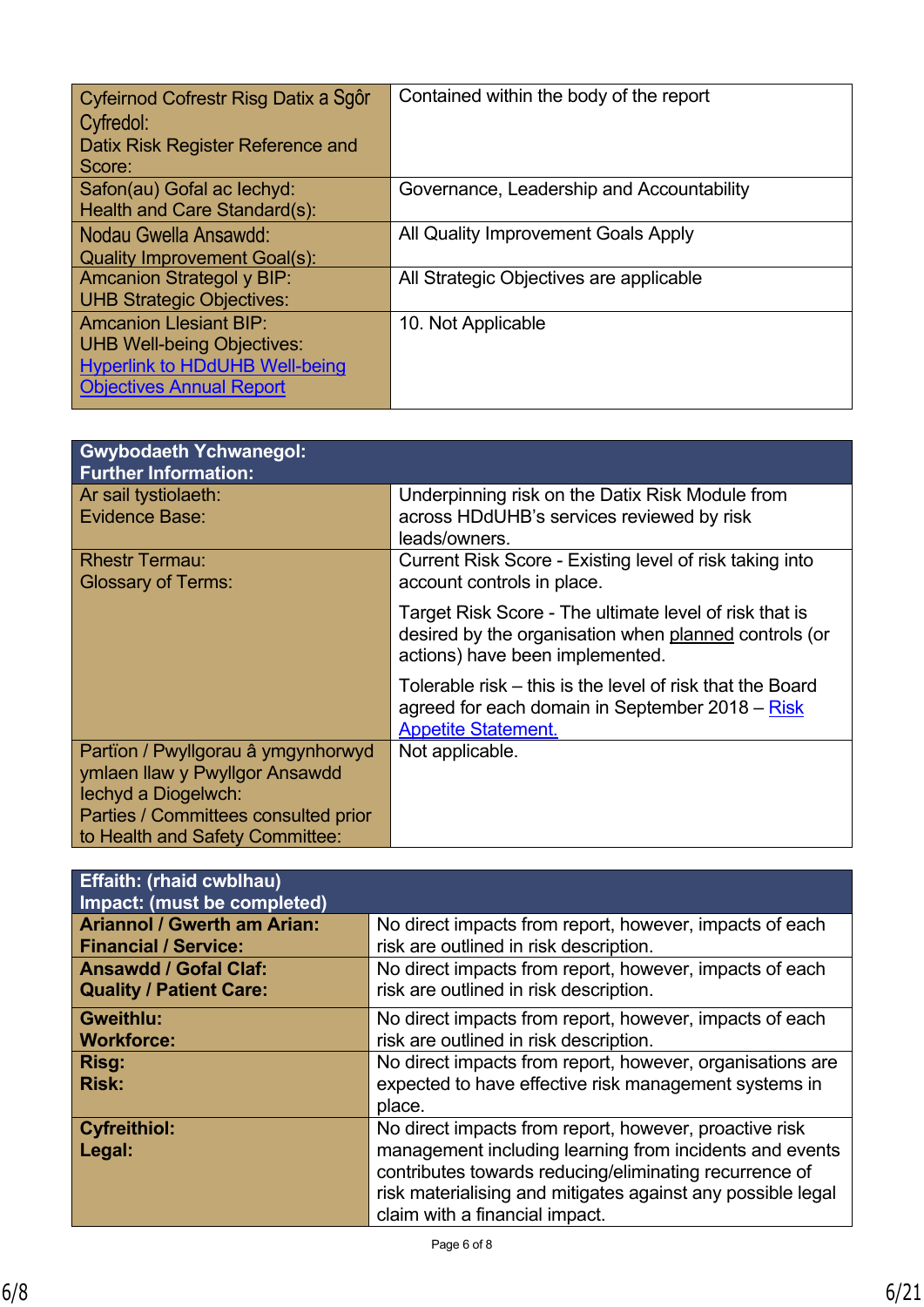| <b>Enw Da:</b><br><b>Reputational:</b>  | Poor management of risks can lead to loss of stakeholder<br>confidence. Organisations are expected to have effective<br>risk management systems in place and take steps to<br>reduce/mitigate risks. |
|-----------------------------------------|------------------------------------------------------------------------------------------------------------------------------------------------------------------------------------------------------|
| <b>Gyfrinachedd:</b><br><b>Privacy:</b> | No direct impacts.                                                                                                                                                                                   |
| Cydraddoldeb:<br><b>Equality:</b>       | Has EqIA screening been undertaken? No<br>Has a full EqIA been undertaken? No                                                                                                                        |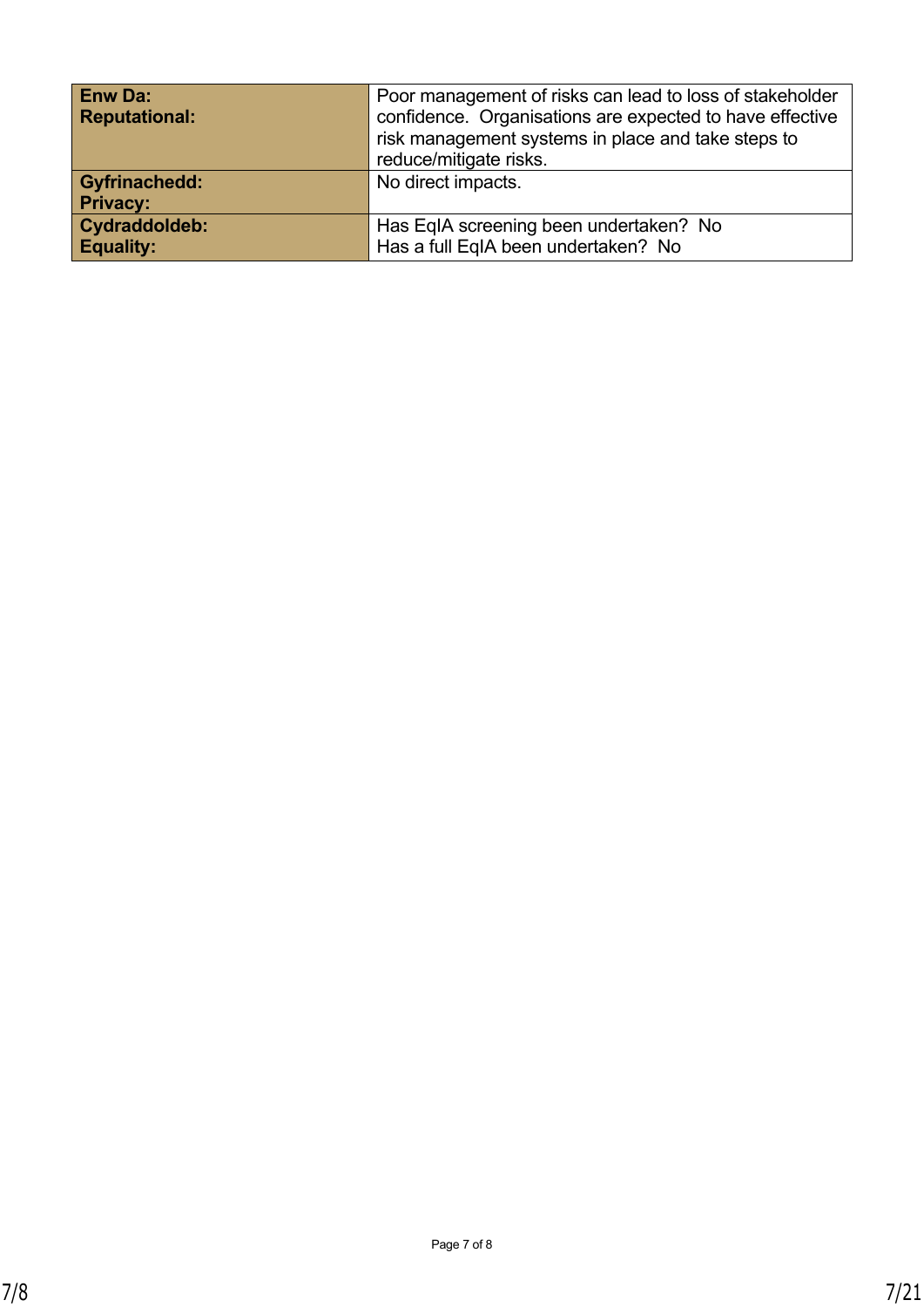## **Appendix 1 – Committee Reporting Structure**

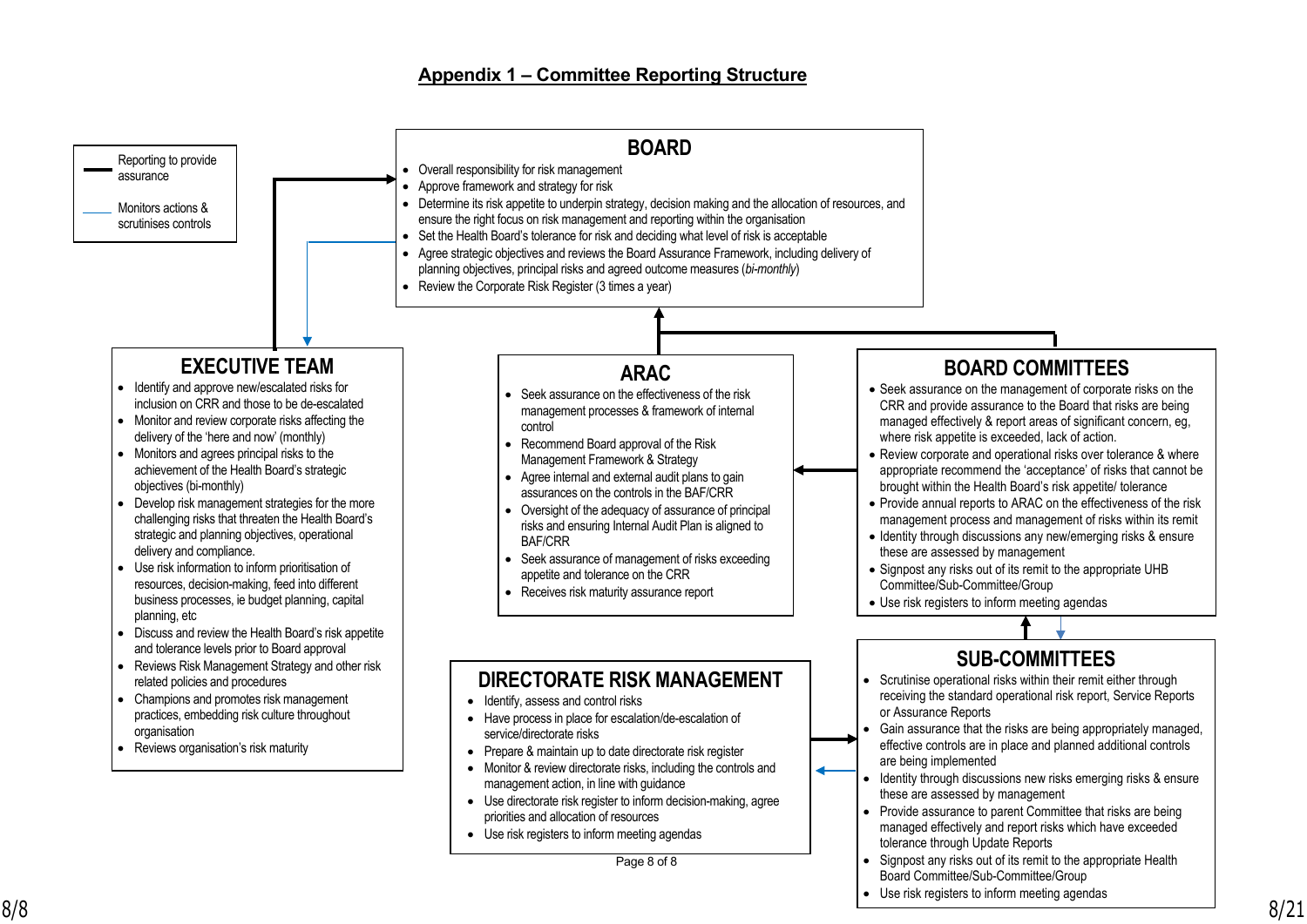### CORPORATE RISK REGISTER SUMMARY APRIL 2022

| <b>Risk</b><br><b>Ref</b> | Risk (for more detail see individual risk entries)                                                       | <b>Risk Owner</b>  | <b>Domain</b>                     |  |                                      | --               |  |
|---------------------------|----------------------------------------------------------------------------------------------------------|--------------------|-----------------------------------|--|--------------------------------------|------------------|--|
| 813                       | Failure to fully comply with the requirements of the Regulatory Reform (Fire Safety) Order<br>2005 (RRO) | Carruthers, Andrew | Statutory duty/inspections        |  | $8$   3×5=15   3×5=15                | $1 \times 5 = 5$ |  |
|                           | 1328 Security Management                                                                                 | Rayani, Mandy      | Safety - Patient, Staff or Public |  | $14 \times 3 = 12$ $4 \times 3 = 12$ | $3 \times 2 = 6$ |  |
|                           | 1016 Increased COVID-19 infections from poor adherence to Social Distancing                              | Rayani, Mandy      | Safety - Patient, Staff or Public |  | $2 \times 5 = 10$   2×5=10           | $2\times 5=10$   |  |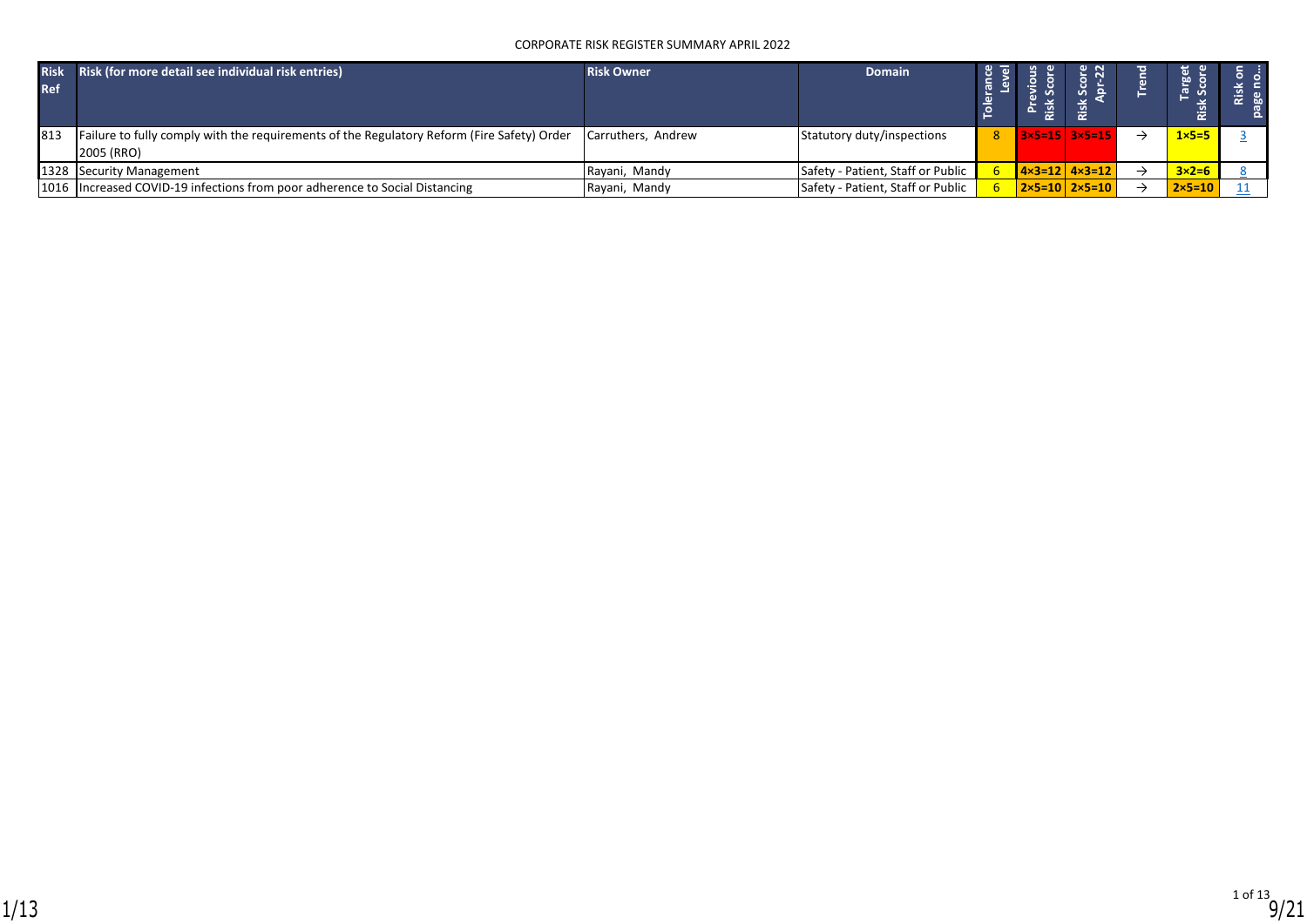## **Assurance Key:**

|          |                              | 3 Lines of Defence (Assurance)                                             |
|----------|------------------------------|----------------------------------------------------------------------------|
| 1st Line |                              | Business Management   Tends to be detailed assurance but lack independence |
|          | 2nd Line Corporate Oversight | Less detailed but slightly more independent                                |
|          |                              | 3rd Line  Independent Assurance Often less detail but truly independent    |

| <b>Key - Assurance Required</b>         | NB Assurance Map will tell you if |
|-----------------------------------------|-----------------------------------|
| Detailed review of relevant information | you have sufficient sources of    |
| Medium level review                     | assurance not what those sources  |
| Cursory or narrow scope of review       | are telling you                   |

| <b>Key - Control RAG rating</b> |                                                                                                           |
|---------------------------------|-----------------------------------------------------------------------------------------------------------|
| LOW                             | Significant concerns over the adequacy/effectiveness of the controls in place in proportion to the risks  |
| <b>MEDIUM</b>                   | Some areas of concern over the adequacy/effectiveness of the controls in place in proportion to the risks |
| <b>HIGH</b>                     | Controls in place assessed as adequate/effective and in proportion to the risk                            |
| <b>INSUFFICIENT</b>             | Insufficient information at present to judge the adequacy/effectiveness of the controls                   |

2 of 13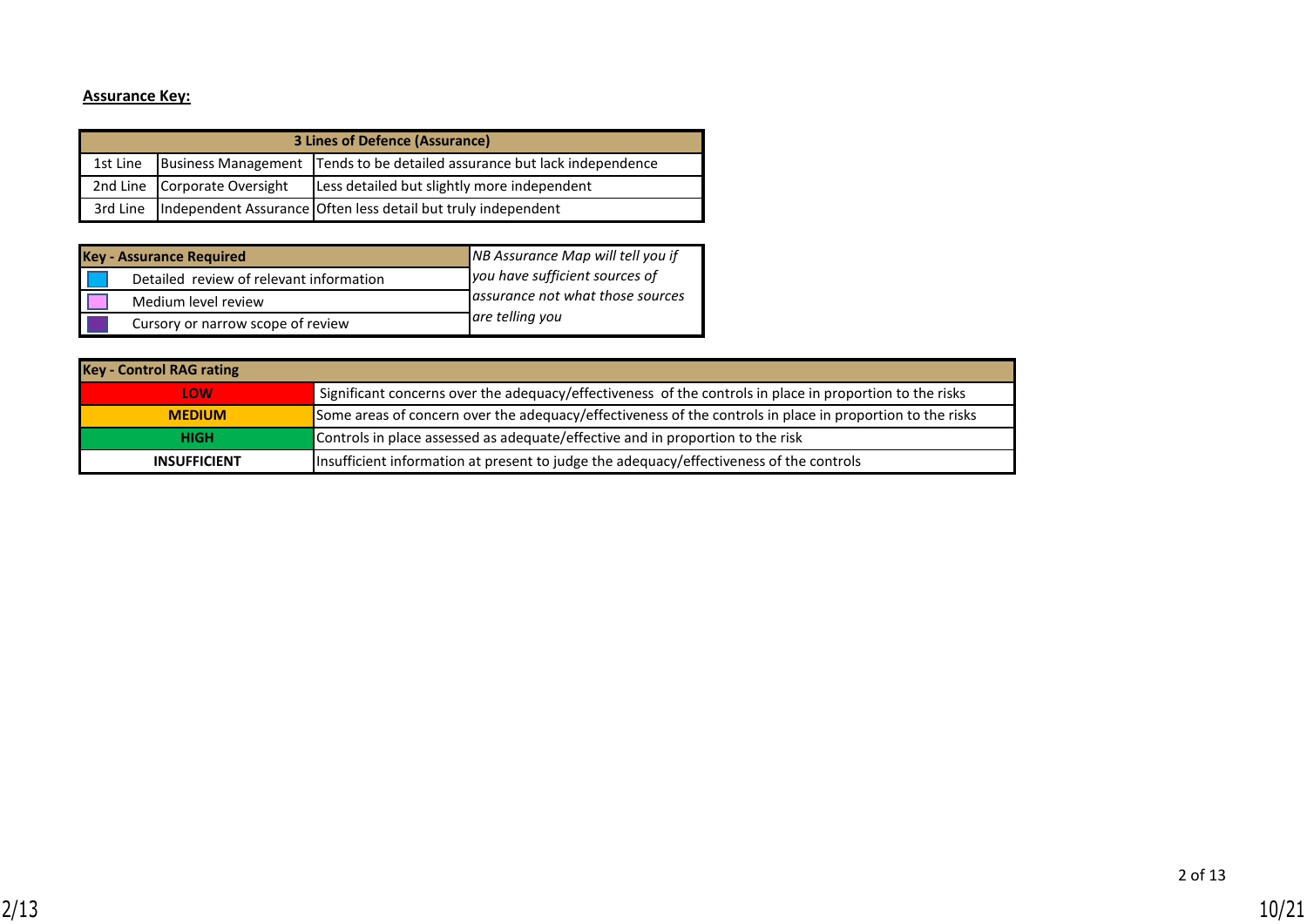| <b>Date Risk</b> | $Oct-19$                                              | <b>Executive Director Owner:</b> | Carruthers, Andrew                                        | <b>Date of Review:</b> | $\sqrt{\text{Apr-22}}$ |
|------------------|-------------------------------------------------------|----------------------------------|-----------------------------------------------------------|------------------------|------------------------|
| Identified:      |                                                       |                                  |                                                           |                        |                        |
| <b>Strategic</b> | 3. Striving to deliver and develop excellent services | <b>Lead Committee:</b>           | <b>Health and Safety Assurance Committee Date of Next</b> |                        | $M$ ay-22              |
| Objective:       |                                                       |                                  |                                                           | <b>Review:</b>         |                        |

| <b>Risk ID:</b><br><b>Principal Risk</b> There is a risk of failing to fully comply with the requirements of the<br>813<br><b>Description:</b> Regulatory Reform (Fire Safety) Order 2005 (RRO). This is caused by 1: The<br>age, condition and scale of physical backlog, circa $£20m (+)$ relating to fire<br>safety (i.e. non compliant fire doors, compartmentation defects and general<br>fire safety management issues) across our estate significantly affects our<br>ability to comply with the requirements of the RRO in every respect.<br>2: Difficulties managing the actions within the current fire safety risk<br>assessment system - to enable complete transparency and ongoing<br>management of actions assigned to responsible persons. System only recently<br>been introduced and we are working through the functionality.<br>3: Management responsibilities for fire safety not fully understood by all<br>responsible managers.<br>4: Fire safety training attendance figures are not reaching HB agreed targets.<br>This could lead to an impact/affect on the safety of patients, staff and general<br>public, HSE investigations and further fire brigade enforcement (already<br>served on Withybush and Glangwili General Hospitals), fines and/or custodial<br>sentences, adverse publicity/reduction in stakeholder confidence.<br>Does this risk link to any Directorate (operational) risks? | <b>Risk Rating: (Likelihood x Impact)</b><br>25<br>Domain:<br>Statutory duty/inspections<br>20<br><b>Current Risk</b><br>15<br>$4 \times 5 = 20$<br>Inherent Risk Score (L x I):<br>Score<br>10<br>Current Risk Score (L x I):<br>$3\times 5=15$<br><b>Target Risk</b><br>Score<br>Target Risk Score (L x I):<br>$1 \times 5 = 5$<br>Tolerance<br>Level<br>Dec-19<br>Feb-20<br>Aug-20<br>Nov-20<br>Jan-21<br>Feb-21<br><b>Tolerable Risk:</b><br>8<br>May<br>July<br>Septem<br>May<br>Rebi<br>Trend: |
|-------------------------------------------------------------------------------------------------------------------------------------------------------------------------------------------------------------------------------------------------------------------------------------------------------------------------------------------------------------------------------------------------------------------------------------------------------------------------------------------------------------------------------------------------------------------------------------------------------------------------------------------------------------------------------------------------------------------------------------------------------------------------------------------------------------------------------------------------------------------------------------------------------------------------------------------------------------------------------------------------------------------------------------------------------------------------------------------------------------------------------------------------------------------------------------------------------------------------------------------------------------------------------------------------------------------------------------------------------------------------------------------------------------------------------|------------------------------------------------------------------------------------------------------------------------------------------------------------------------------------------------------------------------------------------------------------------------------------------------------------------------------------------------------------------------------------------------------------------------------------------------------------------------------------------------------|
|-------------------------------------------------------------------------------------------------------------------------------------------------------------------------------------------------------------------------------------------------------------------------------------------------------------------------------------------------------------------------------------------------------------------------------------------------------------------------------------------------------------------------------------------------------------------------------------------------------------------------------------------------------------------------------------------------------------------------------------------------------------------------------------------------------------------------------------------------------------------------------------------------------------------------------------------------------------------------------------------------------------------------------------------------------------------------------------------------------------------------------------------------------------------------------------------------------------------------------------------------------------------------------------------------------------------------------------------------------------------------------------------------------------------------------|------------------------------------------------------------------------------------------------------------------------------------------------------------------------------------------------------------------------------------------------------------------------------------------------------------------------------------------------------------------------------------------------------------------------------------------------------------------------------------------------------|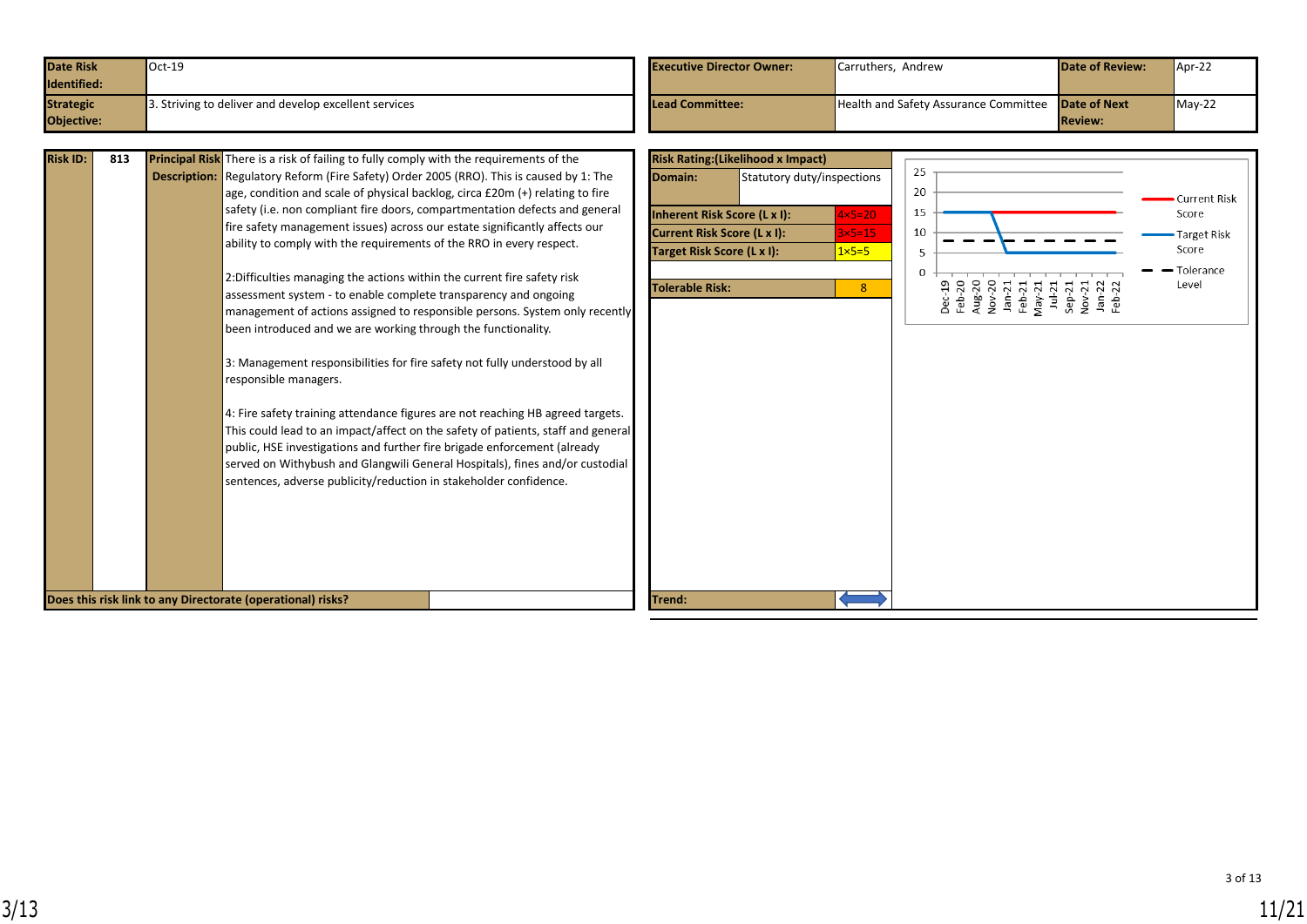| <b>Rationale for CURRENT Risk Score:</b>                                                                                                                                                                                                                                                                                                                                                     | <b>Rationale for TARGET Risk Score:</b>                                                                                                                                                                                                    |
|----------------------------------------------------------------------------------------------------------------------------------------------------------------------------------------------------------------------------------------------------------------------------------------------------------------------------------------------------------------------------------------------|--------------------------------------------------------------------------------------------------------------------------------------------------------------------------------------------------------------------------------------------|
| In addition to completing all actions following an internal governance review initiated by the CEO. The HB has<br>now embedded a fully resourced fire safety management team, with appropriate reporting arrangements for<br>fire safety and addressing the backlog of out of date fire risk assessments across the UHB.                                                                     | Further improvements in culture and ownership for fire safety. It is the scale of physical backlog for fire safety<br>compliance (additional surveys) that will remain until appropriate measures are put in place to address the deficit. |
| There are still some significant challenges faced by the UHB to fully comply with the fire safety order, as a result<br>of further fire brigade inspections across the organisation and the need to address these findings within the<br>timescales expected.                                                                                                                                | Despite annual investment from statutory capital for fire safety components (circa £200k), the scale of current<br>investment is clearly not adequate to address the true scale of backlog the UHB has.                                    |
| Whilst the fire safety team are in a position to provide support now to the UHB in the form of expertise and<br>technical knowledge. The UHB still needs to manage and address the physical backlog of fire safety across its<br>estate.                                                                                                                                                     |                                                                                                                                                                                                                                            |
| Also successfully embed an improved fire safety management culture and management ownership for fire<br>safety.                                                                                                                                                                                                                                                                              |                                                                                                                                                                                                                                            |
| Phased fire safety improvement works are ongoing across our sites, with significant investments being made to<br>address the recommendations in the MWWFRS letters. All programme dates have been agreed with the HB,<br>WG and MWWFRS senior inspecting officers. We intend to review the progress of our completed actions to<br>determine the risk score as we progress with these works. |                                                                                                                                                                                                                                            |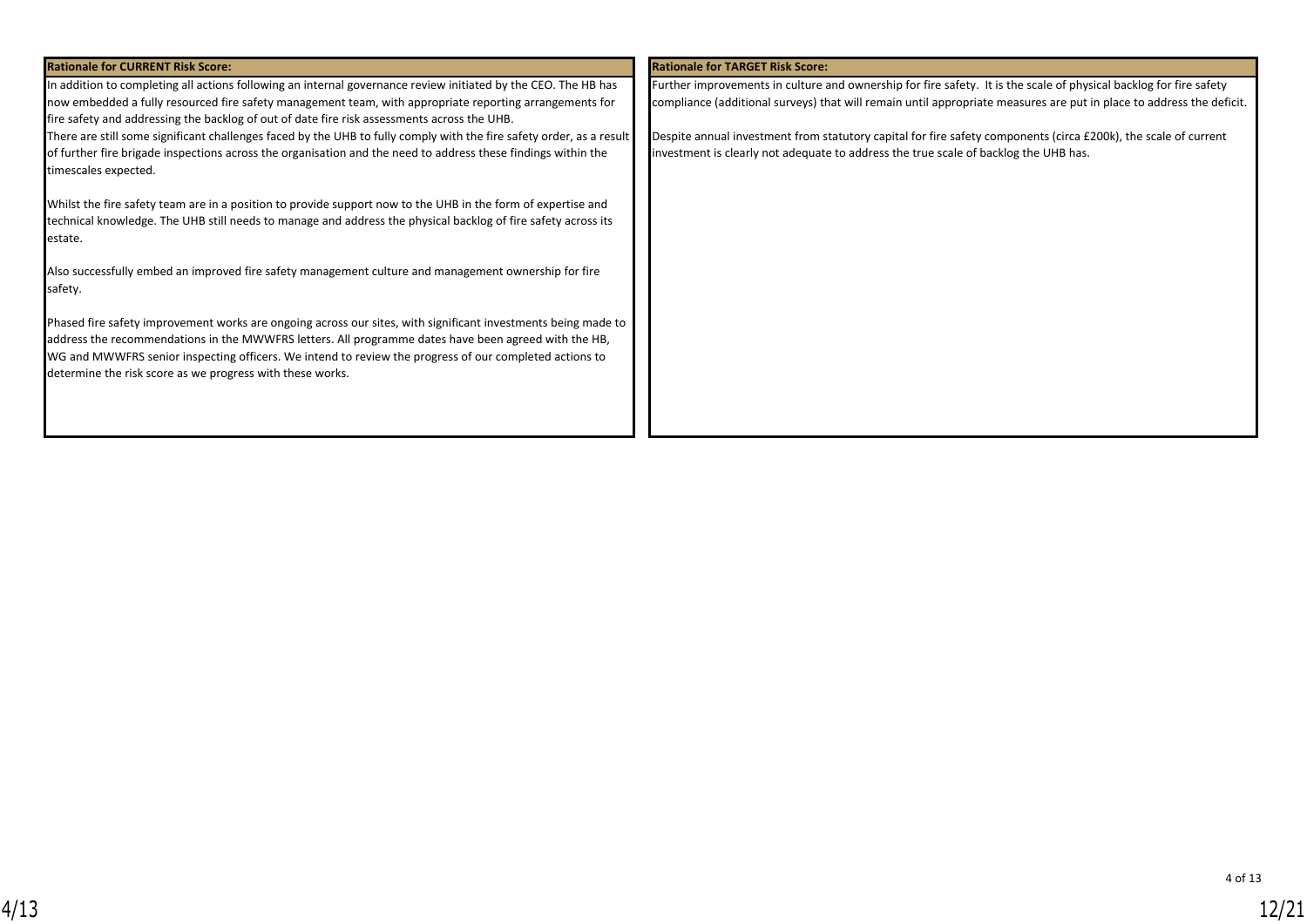| <b>Key CONTROLS Currently in Place:</b>                                       |                                                                              | <b>Gaps in CONTROLS</b>                                                          |             |           |                                             |
|-------------------------------------------------------------------------------|------------------------------------------------------------------------------|----------------------------------------------------------------------------------|-------------|-----------|---------------------------------------------|
| (The existing controls and processes in place to manage the risk)             | <b>Identified Gaps in Controls: (Where</b>                                   | How and when the Gap in control be                                               | By Who      | By When   | <b>Progress</b>                             |
|                                                                               | one or more of the key controls on                                           | addressed                                                                        |             |           |                                             |
|                                                                               |                                                                              | which the organisation is relying is not Further action necessary to address the |             |           |                                             |
|                                                                               | effective, or we do not have evidence                                        | controls gaps                                                                    |             |           |                                             |
|                                                                               | that the controls are working)                                               |                                                                                  |             |           |                                             |
|                                                                               |                                                                              |                                                                                  |             |           |                                             |
| 1.Pre Planned Maintenance (PPM) checks are carried out across the UHB         | Despite significant investments                                              | Introduce a system to manage fire risk                                           | Evans, Paul | Completed | The fire team are utilising the             |
| on fire safety components.                                                    | already in place following                                                   | assessment recommendations more                                                  |             |           | current system as best as possible.         |
|                                                                               | enforcement notices and letters of                                           | effectively. System to have the ability to                                       |             |           | An Excel system is being introduced         |
| 2. A detailed physical estates backlog system is in place that identifies     | fire safety matters, additional                                              | assign risks to risk owners, to track/manage                                     |             |           | (completion Jun20) however a more           |
| the scale (£) and risk of backlog for UHB. Data used to manage backlog        |                                                                              | investment is required to address fire risk and to demonstrate progress on the   |             |           | robust automated system is needed           |
| maintenance & statutory decision making also regularly reported to WG.        | safety defects at other sites within                                         | actions.                                                                         |             |           | by the HB to track the significant          |
|                                                                               | the UHB, which are being inspected                                           |                                                                                  |             |           | number of actions. Progressing this         |
|                                                                               | by MWWFRS.                                                                   |                                                                                  |             |           | has been delayed due to COVID-19,           |
| Extensive fire safety improvement works are being undertaken at WBH,          |                                                                              |                                                                                  |             |           | however quotes have now been                |
| GGH and at BGH from WG agreed funding (EFAB bids for BGH and                  | Inability to allocate fire risk actions to                                   |                                                                                  |             |           | obtained and are under discussion           |
| funding and From submitted business cases), with phased timelines fully       | appropriate owners on current fire                                           |                                                                                  |             |           | with the Director of Facilities.            |
| agreed with MWWFRS. Regular communications and dialogue is taking             | risk assessment system hosted by                                             |                                                                                  |             |           | Approval has now been provided to           |
| place between HB and MWWFRS.                                                  | <b>NHS Wales Specialist Estates Services</b>                                 |                                                                                  |             |           | purchase a system. Completion date          |
|                                                                               | (NWSSP-SES).                                                                 |                                                                                  |             |           | for system trial on site by July 2021.      |
| 3. Individual Fire Risk Assessments (FRA's) in place for all sites across the |                                                                              |                                                                                  |             |           | System now being tested on site on          |
| UHB identifying fire related risks.                                           | Inability to manage and control                                              |                                                                                  |             |           | a few Fire Risk Assessments, we plan        |
|                                                                               | recommendations within the HB's                                              |                                                                                  |             |           | to go fully live in Nov/Dec 2021.           |
| 4. Training Needs Analysis (TNA) for fire safety training in place, as        | own Fire Risk Assessments.                                                   |                                                                                  |             |           |                                             |
| defined in Fire Policy.                                                       |                                                                              |                                                                                  |             |           |                                             |
|                                                                               | Staff fire training attendance figures                                       |                                                                                  |             |           |                                             |
| 5. UHB has implemented a governance structure for fire safety                 | are below targeted figures set by the                                        |                                                                                  |             |           |                                             |
| reporting.                                                                    | HB at 85% for all levels - inability to                                      |                                                                                  |             |           |                                             |
|                                                                               | undertake face to face training has                                          | Implementation of a new software system to                                       | Evans, Paul | Completed | Boris software now purchased Dec            |
| 6. Estate plans with fire zones, fire doors, fire compartmentation, fire      | impacted (Covid).                                                            | manage the content of the HB's fire risk                                         |             |           | 2020, initial implementation planned        |
| infrastructure items (alarm and detection system).                            |                                                                              | assessments. Boris software has now been                                         |             |           | for March 2021. Implementation of           |
| 7. UHB assesses its performance in respect of operational maintenance         | Despite making improvements to the<br>culture of fire safety management      | purchased and is currently being                                                 |             |           | risk assessments will now be                |
| work carried out on fire safety components and presents this                  |                                                                              | implemented. Date agreed as part of internal                                     |             |           | planned for July 2021. System now           |
| information as a formal paper at all UHB wide fire safety meetings.           | and ownership, the HB does need to<br>ensure this is organisational wide and | fire safety governance review.                                                   |             |           | supports the use of mobile                  |
|                                                                               | embedded within it's workforce and                                           |                                                                                  |             |           | technology therefore risk                   |
| 8. Annual prioritisation of investment against high risk backlog.             | cascaded by management.                                                      |                                                                                  |             |           | assessments can be completed live           |
|                                                                               |                                                                              |                                                                                  |             |           | on the system.                              |
|                                                                               |                                                                              |                                                                                  |             |           | System now being tested on site,            |
|                                                                               |                                                                              |                                                                                  |             |           | fully operational by Jan (now Feb)<br>2022. |
|                                                                               |                                                                              |                                                                                  |             |           |                                             |
|                                                                               |                                                                              |                                                                                  |             |           |                                             |
|                                                                               |                                                                              |                                                                                  |             |           |                                             |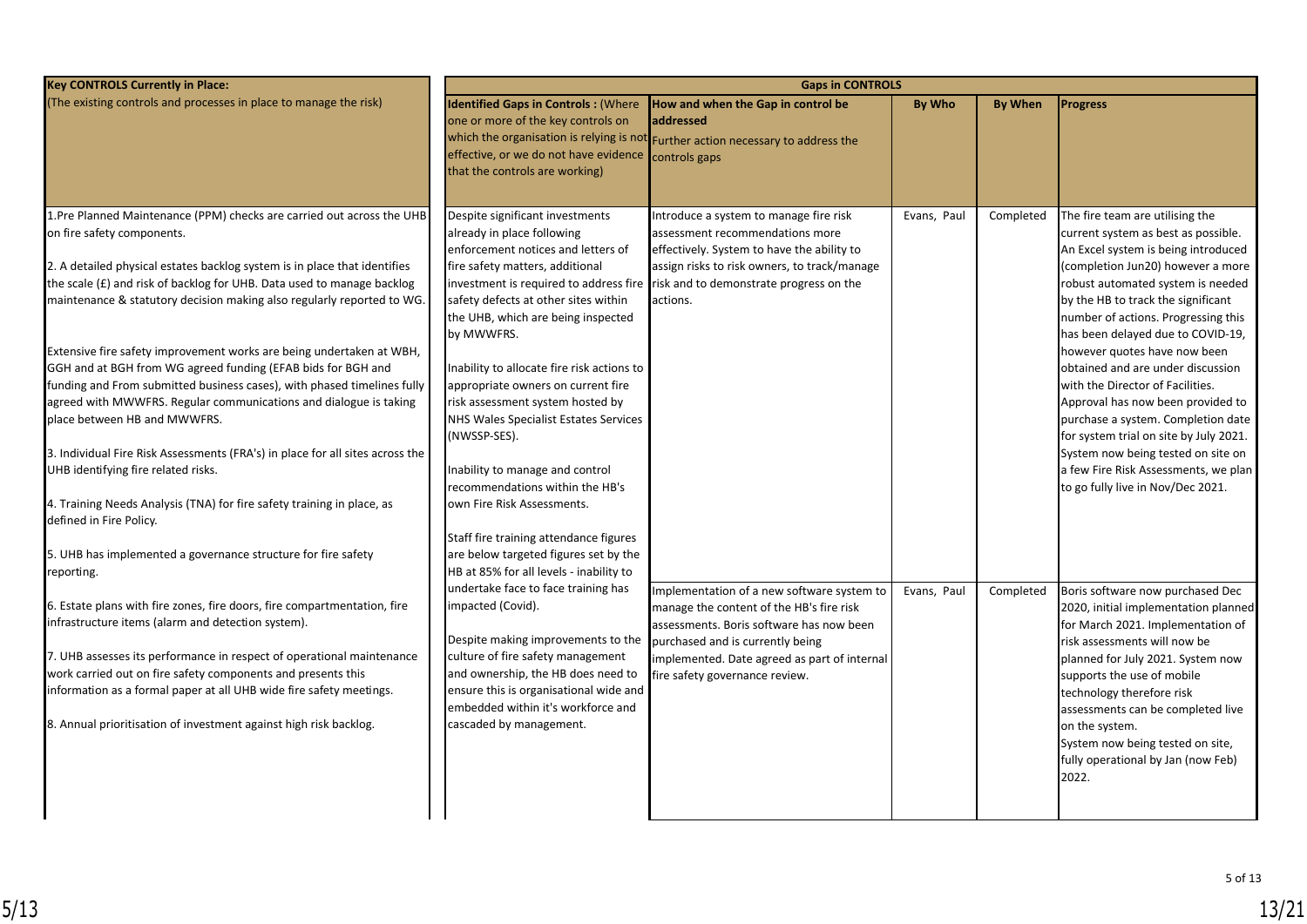| Additional fire surveys are required across<br>various sites to obtain costs for all fire<br>compartmentation defects, doors, fire alarm<br>systems and other associated items.                                                                                                                                                 | Evans, Paul | 31/03/2023 | fire safety team and compliance<br>team are working with site<br>operations to determine what the<br>gaps are and to agree what surveys<br>will be required.                                                                                                                                                                                                                                                                                                               |
|---------------------------------------------------------------------------------------------------------------------------------------------------------------------------------------------------------------------------------------------------------------------------------------------------------------------------------|-------------|------------|----------------------------------------------------------------------------------------------------------------------------------------------------------------------------------------------------------------------------------------------------------------------------------------------------------------------------------------------------------------------------------------------------------------------------------------------------------------------------|
| Introduce new innovative ways of improving<br>fire training attendance across the HB to<br>increase the percentage figures agreed and<br>set by the HB. As part of the next risk review<br>the fire team intend to split this action into<br>individual sections so we can track and close<br>off action as and when completed. | Evans, Paul | 31/03/2023 | The fire safety team have been<br>trialing the use of MS teams for L2<br>Fire training, which has proved to be<br>very successful. We are planning to<br>roll this out to other areas of fire<br>training levels, such as L5/L4 & L3.<br>This will have a positive impact on<br>staff being able to attend the<br>session. We will need to improve<br>communications on this and to<br>ensure staff are made fully aware of<br>the sessions taking place and the<br>dates. |
| To introduce ways to help improve the<br>culture and ownership of fire safety across<br>the HB. Although management training is<br>taking place at the "Managers Induction<br>Programme" and this is well received. The HB<br>still needs to do more to avoid areas of poor<br>practice that is sometimes identified.           | Evans, Paul | 31/03/2023 | To look at improving the current<br>training content and programme<br>that's currently on offer for<br>management. Regular global<br>communications of do's and don'ts.<br>Having a fire safety share point<br>system, with links to interesting info<br>on effective fire safety management.                                                                                                                                                                              |
| Key MWWFRS email correspondence to be<br>logged formally with the Corporate<br>Correspondence team.                                                                                                                                                                                                                             | Evans, Paul | 31/03/2023 | Corporate team fully sighted on all<br>actions from the MWWFRS letters<br>for all actions - these are regularly<br>updated as part of action plan<br>meeting with estates management<br>and the corporate risk team.                                                                                                                                                                                                                                                       |
| Implement agreed phased fire safety<br>improvement works at Hospital Sites, to<br>support the work necessary as part of the<br>letters of fire safety matters and<br>improvement notices issued to the HB. Each<br>site will have an agreed timeline fully<br>communicated and agreed with MWWFRS.                              | Evans, Paul | 30/04/2025 | Each site has its own phased work<br>programme and delivery date, as<br>detailed in the SBAR submitted to<br>Health and Safety Committee.                                                                                                                                                                                                                                                                                                                                  |

6 of 13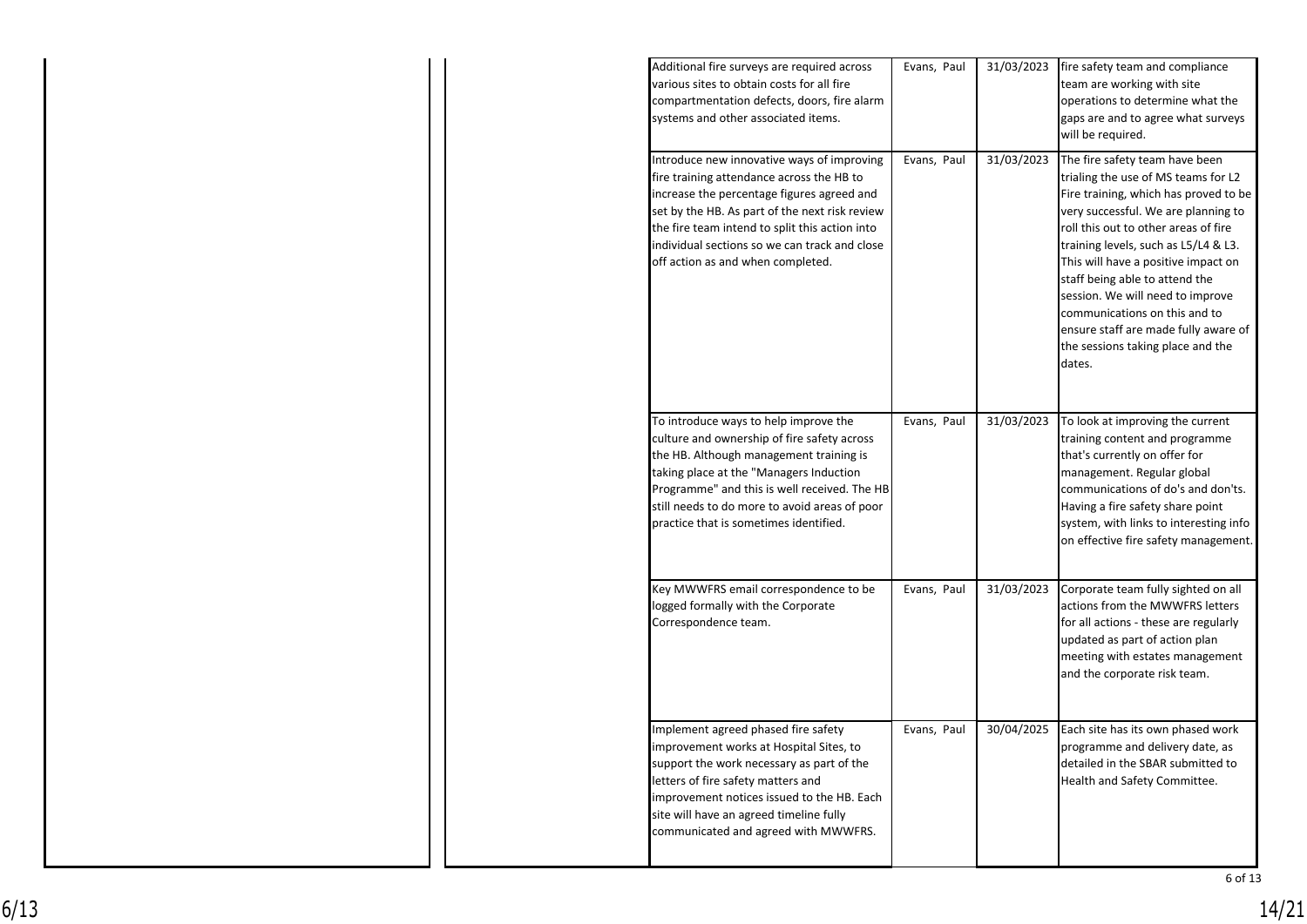|                                  | <b>ASSURANCE MAP</b>                                                                                           |                                                   |                                                         | <b>Control RAG</b>                                                               | <b>Latest Papers</b>                                       |                                                                   |                                                                                                                                               | <b>Gaps in ASSURANCES</b> |                |                 |
|----------------------------------|----------------------------------------------------------------------------------------------------------------|---------------------------------------------------|---------------------------------------------------------|----------------------------------------------------------------------------------|------------------------------------------------------------|-------------------------------------------------------------------|-----------------------------------------------------------------------------------------------------------------------------------------------|---------------------------|----------------|-----------------|
| Performance<br><b>Indicators</b> | <b>Sources of ASSURANCE</b>                                                                                    | <b>Type of</b><br>Assurance<br>(1st, 2nd,<br>3rd) | Required<br><b>Assurance</b><br><b>Current</b><br>Level | <b>Rating (what</b><br>the assurance<br>is telling you<br>about your<br>controls | (Committee &<br>date)                                      |                                                                   | <b>Identified Gaps How are the Gaps in</b><br>in Assurance: ASSURANCE will be<br>addressed<br>Further action necessary to<br>address the gaps | <b>By Who</b>             | <b>By When</b> | <b>Progress</b> |
| number of<br>outstanding fire    | Bimonthly review of<br>Maintain a zero or outstanding actions from<br>as low as possible fire risk assessments | 1st                                               |                                                         |                                                                                  | IA Fire<br>Precautions<br>Report - ARAC<br>Jun18           | General site<br>management<br>checks/walkaro<br>unds on all sites |                                                                                                                                               |                           |                |                 |
| risk assessments.                | Site Fire wardens reporting<br>fire safety issues                                                              | 1st                                               |                                                         |                                                                                  | <b>SBAR</b><br>submitted to<br>each HSAC<br>meeting, which |                                                                   |                                                                                                                                               |                           |                |                 |
|                                  | Annual Online Fire Audit<br>Self-Assessment submitted<br>to NWSSP                                              | 1st                                               |                                                         |                                                                                  | includes<br>themes of all<br>fire safety<br>risks.         |                                                                   |                                                                                                                                               |                           |                |                 |
|                                  | Review of compliance<br>through fire safety groups                                                             | 2nd                                               |                                                         |                                                                                  |                                                            |                                                                   |                                                                                                                                               |                           |                |                 |
|                                  | SBAR reports regularly<br>issued to HSEPSC                                                                     | 2nd                                               |                                                         |                                                                                  |                                                            |                                                                   |                                                                                                                                               |                           |                |                 |
|                                  | Fire inspections by Fire<br>Service & Fire Improvement<br>Notices                                              | 3rd                                               |                                                         |                                                                                  |                                                            |                                                                   |                                                                                                                                               |                           |                |                 |
|                                  | NWSSP fire advisor<br>inspections                                                                              | 3rd                                               |                                                         |                                                                                  |                                                            |                                                                   |                                                                                                                                               |                           |                |                 |
|                                  | <b>NWSSP IA Fire Precautions</b><br>Follow Up May-18 -<br>Reasonable Assurance                                 | 3rd                                               |                                                         |                                                                                  |                                                            |                                                                   |                                                                                                                                               |                           |                |                 |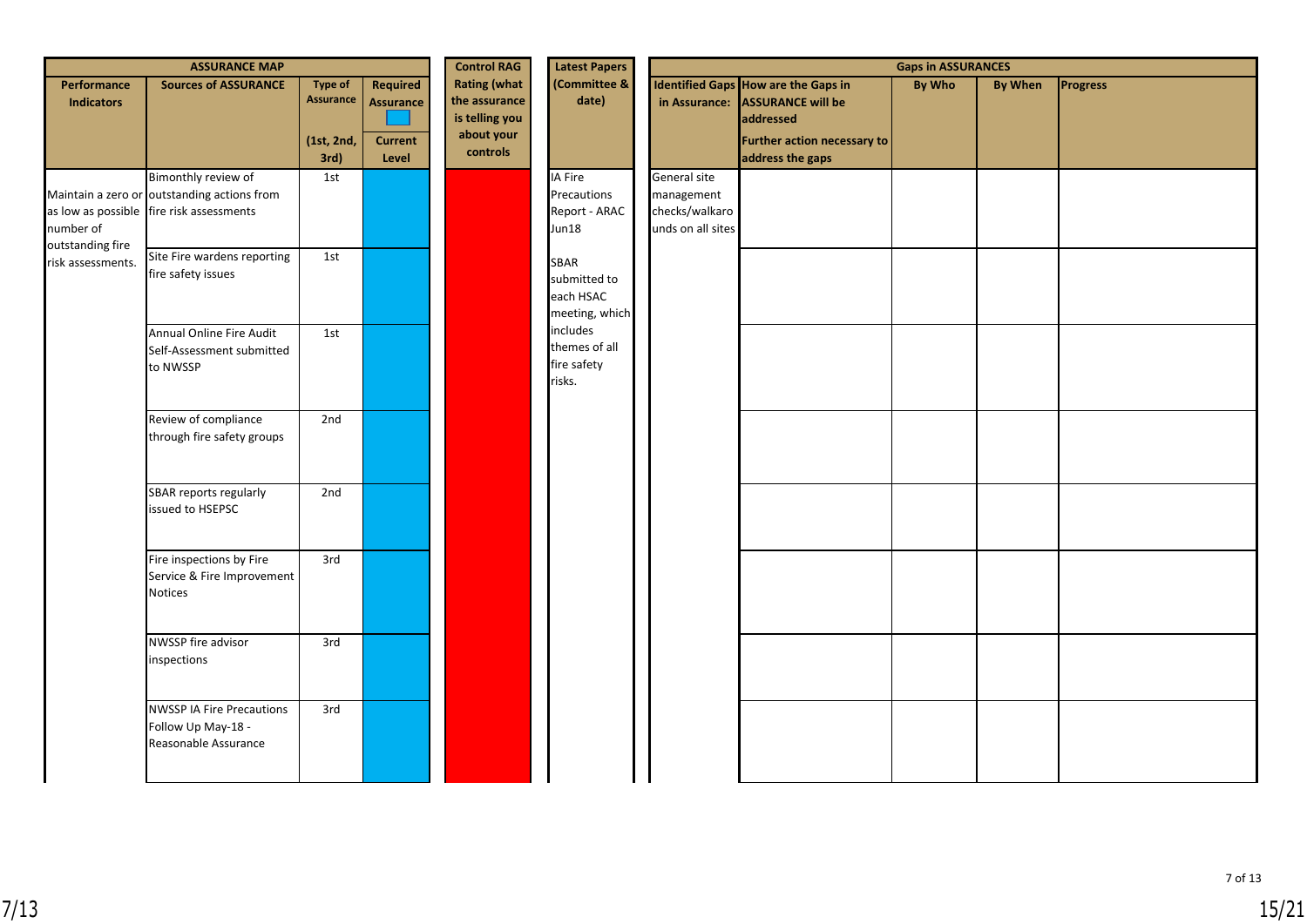| <b>Date Risk</b>   | Dec-21                                            | <b>Executive Director Owner:</b> | Rayani, Mandy                                             | <b>Date of Review:</b> | Apr-22 |
|--------------------|---------------------------------------------------|----------------------------------|-----------------------------------------------------------|------------------------|--------|
| <b>Identified:</b> |                                                   |                                  |                                                           |                        |        |
| <b>Strategic</b>   | . Putting people at the heart of everything we do | Lead Committee:                  | <b>Health and Safety Assurance Committee Date of Next</b> |                        | Jun-22 |
| Objective:         |                                                   |                                  |                                                           | <b>Review:</b>         |        |

| <b>Risk ID:</b> | 1328 | Principal Risk There is a risk that the ability to protect staff, patients and critical assets is |
|-----------------|------|---------------------------------------------------------------------------------------------------|
|                 |      | <b>Description:</b> compromised by the current vulnerabilities in our security management         |
|                 |      | arrangements and infrastructure. This is caused by insufficient physical                          |
|                 |      | security measures to protect staff, patients, services and equipment. This                        |
|                 |      | could lead to an impact/affect on staff injury from physical assault,                             |
|                 |      | unauthorised access to hospital departments, placing vulnerable patients at                       |
|                 |      | risk, theft of HB and personal assets, increased demand on police resources,                      |
|                 |      | increase in complaints and claims, and non-compliance under the Protect                           |
|                 |      | Duty under CONTEST Cyrmu.                                                                         |
|                 |      |                                                                                                   |

|                                    | <b>Risk Rating: (Likelihood x Impact)</b> |                   |
|------------------------------------|-------------------------------------------|-------------------|
| Domain:                            | Safety - Patient, Staff or                |                   |
|                                    | Public                                    |                   |
|                                    | Inherent Risk Score (L x I):              | $4 \times 4 = 16$ |
| <b>Current Risk Score (L x I):</b> |                                           | $4 \times 3 = 12$ |
| Target Risk Score (L x I):         |                                           | $3x2=6$           |
|                                    |                                           |                   |
| Tolerable Risk:                    |                                           | 6                 |
|                                    |                                           |                   |
| Trend:                             |                                           |                   |

**Does this risk link to any Directorate (operational) risks?** 

Porters at one acute site were called to support staff involved in Violence and Aggression incidents on 178 occasions between February and October 2021. 19 of which required Police intervention. On average, across the Health Board 85 violent and aggressive incidents are reported each month. Security reviews have identified inability to lockdown sites effectively. There is no dedicated security guard force to discourage criminal activity or respond to demands and manage security systems. There is also variation in the standard of coverage and quality including evidential standard required of CCTV systems across the Health Board.

#### **Rationale for CURRENT Risk Score: Rationale for TARGET Risk Score:**

A new planning objective has been agreed by Board which recognises the Board's commitment to strengthening security arrangements within Hywel Dda, investment will be required to reduce the level of risk to the target risk score.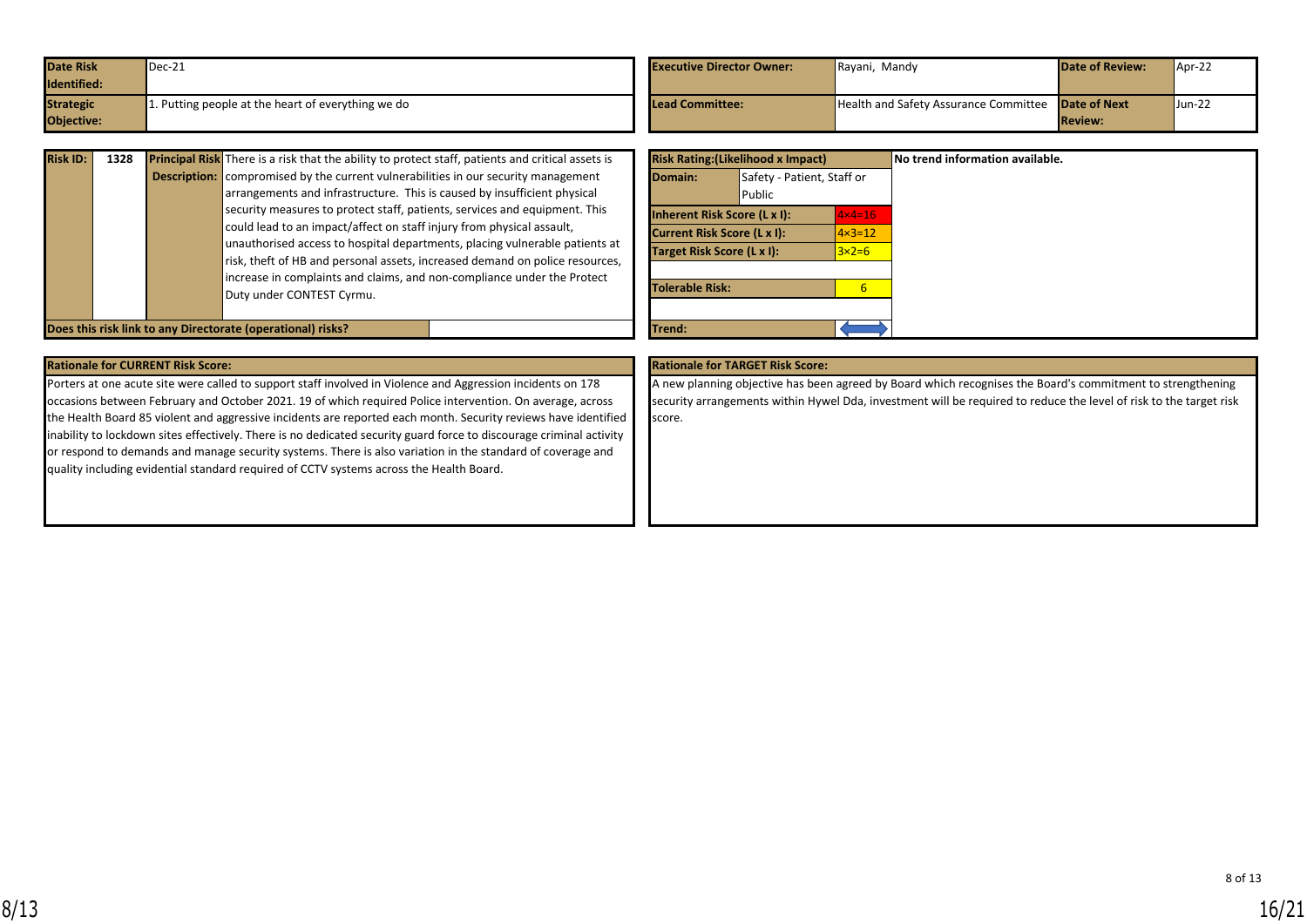| <b>Key CONTROLS Currently in Place:</b>                                                                                                                                                                                                                                                                                                                                                                                                                                                                                                                                              | <b>Gaps in CONTROLS</b>                                                                                                                                                                                                                                                                                                                                                                                        |                                                                                                                                                                 |                                |                                       |                                                                                                                                                                                                                                                                                                                                                                                                                                                                      |  |  |  |  |
|--------------------------------------------------------------------------------------------------------------------------------------------------------------------------------------------------------------------------------------------------------------------------------------------------------------------------------------------------------------------------------------------------------------------------------------------------------------------------------------------------------------------------------------------------------------------------------------|----------------------------------------------------------------------------------------------------------------------------------------------------------------------------------------------------------------------------------------------------------------------------------------------------------------------------------------------------------------------------------------------------------------|-----------------------------------------------------------------------------------------------------------------------------------------------------------------|--------------------------------|---------------------------------------|----------------------------------------------------------------------------------------------------------------------------------------------------------------------------------------------------------------------------------------------------------------------------------------------------------------------------------------------------------------------------------------------------------------------------------------------------------------------|--|--|--|--|
| (The existing controls and processes in place to manage the risk)                                                                                                                                                                                                                                                                                                                                                                                                                                                                                                                    | <b>Identified Gaps in Controls: (Where</b><br>one or more of the key controls on<br>effective, or we do not have evidence<br>that the controls are working)                                                                                                                                                                                                                                                    | How and when the Gap in control be<br>laddressed<br>which the organisation is relying is not Further action necessary to address the<br>controls gaps           | <b>By Who</b>                  | <b>By When</b>                        | <b>Progress</b>                                                                                                                                                                                                                                                                                                                                                                                                                                                      |  |  |  |  |
| Certain external doors are fitted with automated locking.<br>Access Control in certain departments<br>CCTV in place across Health Board with Aberaeron and Cardigan having<br>good examples of more robust security management arrangements.<br>Communication systems (2-way radio) in use in certain departments<br>Porters have been trained in de-escalation and restraint skills.                                                                                                                                                                                                | Not all doors are fitted with<br>automated locking systems therefore undertaken.<br>require manually locking<br>Inability to efficiently lockdown sites<br>or departments quickly if required.<br>Variation in coverage and quality of<br>CCTV provision across sites                                                                                                                                          | A review of external door security to be                                                                                                                        | Harrison, Tim                  | Completed                             | External door review completed in<br>Mar22 however capital bid was<br>unable to be submitted in time for<br>financial year end due to equipment<br>availability. However BGH and WGH<br>have improved external door<br>security on a number of doors during<br>Mar22.                                                                                                                                                                                                |  |  |  |  |
| Use of external security teams in vaccination centres and when deemed<br>appropriate, eg potential high risk situation at acute sites.<br>Planning objective to undertake a review of the existing security<br>arrangements within the Health Board agreed by Board in Jan22.<br>Support and pursue police prosecutions of incidents relating to theft and<br>issuing of anti-social behaviour disorders (ASBO)<br>Information sharing exists with Police in relation to<br>safeguarding/Prevent, Controlled drug loss/theft (Local Intelligence<br>Network), incident data from A&E | Lack of dedicated day-to-day<br>management and resource of security<br>systems.<br>Lack of a dedicated security guard<br>force to respond to incidents,<br>management of CCTV, response to<br>violence and aggression incidents, act<br>as a visible deterrent, ID badge issue,<br>management of access control<br>systems, perform a key role in the<br>event of emergencies or when<br>lockdown is required. | Undertake a review of security arrangements<br>within Hywel Dda (linked to new PO agreed<br>by Board in Jan22)<br>Additional electronic lock doors to be fitted | Harrison, Tim<br>Harrison, Tim | 31/03/2023<br>31/05/2022<br>Completed | Partially complete. Draft HB Security<br>Framework has been produced.<br>Terms of Reference for HB Security<br>Management Group produced with<br>first meeting arranged for May22.<br>Arrangements for a CCTV survey and<br>appraisal taking place during May22<br>using external provider. Police<br>undertaken a review of security of<br>residences at WGH and aim to roll<br>this out across the HB residences. PO<br>updated.<br>Contractors currently on site. |  |  |  |  |
|                                                                                                                                                                                                                                                                                                                                                                                                                                                                                                                                                                                      |                                                                                                                                                                                                                                                                                                                                                                                                                | at BGH.                                                                                                                                                         |                                |                                       |                                                                                                                                                                                                                                                                                                                                                                                                                                                                      |  |  |  |  |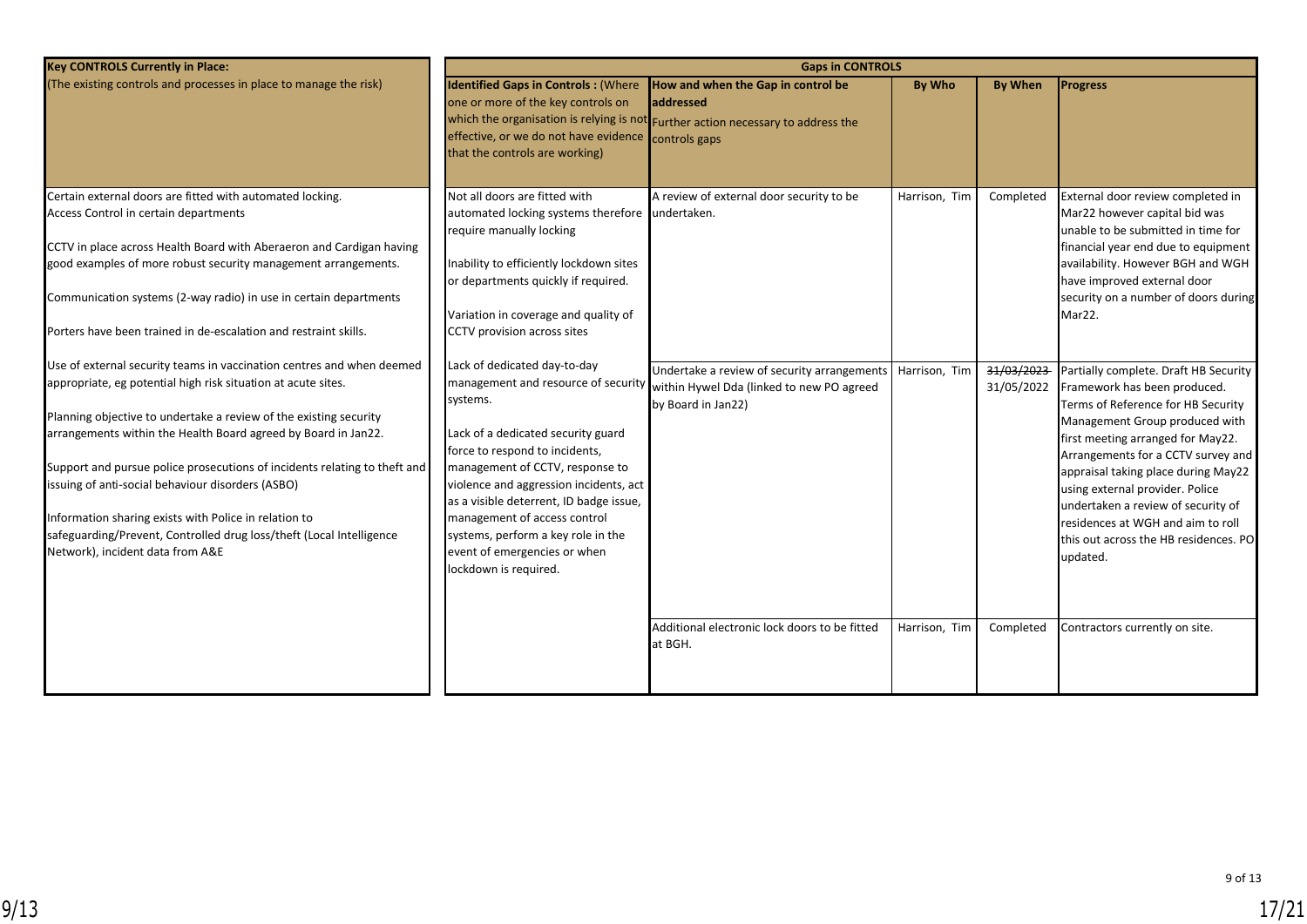|                                         | <b>ASSURANCE MAP</b>                                                                                                  |                                                   | <b>Control RAG</b>                                      | <b>Latest Papers</b>                                                             | <b>Gaps in ASSURANCES</b>                                               |                                                           |                                                                                                                                        |               |            |                                                                       |
|-----------------------------------------|-----------------------------------------------------------------------------------------------------------------------|---------------------------------------------------|---------------------------------------------------------|----------------------------------------------------------------------------------|-------------------------------------------------------------------------|-----------------------------------------------------------|----------------------------------------------------------------------------------------------------------------------------------------|---------------|------------|-----------------------------------------------------------------------|
| <b>Performance</b><br><b>Indicators</b> | <b>Sources of ASSURANCE</b>                                                                                           | <b>Type of</b><br>Assurance<br>(1st, 2nd,<br>3rd) | <b>Required</b><br>Assurance<br><b>Current</b><br>Level | <b>Rating (what</b><br>the assurance<br>is telling you<br>about your<br>controls | (Committee &<br>date)                                                   |                                                           | Identified Gaps How are the Gaps in<br>in Assurance: ASSURANCE will be<br>addressed<br>Further action necessary to<br>address the gaps | By Who        | By When    | <b>Progress</b>                                                       |
|                                         | Security incidents breaches<br>are reported via Datix and<br>investigated                                             | 1st                                               |                                                         |                                                                                  | Premises and<br>Security<br><b>Update Deep</b><br>Dive - HSC<br>(Nov21) | Review of high<br>risk areas to<br>improve<br>mitigations | Undertake security risk<br>assessment in high risk<br>areas                                                                            | Harrison, Tim | 30/06/2022 | Work to commence.                                                     |
|                                         | Reports on security<br>arrangements and related<br>incidents are provided to<br><b>Health and Safety</b><br>Committee | 2nd                                               |                                                         |                                                                                  |                                                                         |                                                           | Establish Task & Finish<br>Security Management<br>Group, including<br>involvement from Facilities<br>colleagues.                       | Harrison, Tim | Completed  | Terms of reference produced and<br>first meeting arranged for May 22. |
|                                         | <b>Mass vaccination Centres</b><br>were reviewed by the<br>Counter-terrorism Security<br>Advisors (CTSA)              | 3rd                                               |                                                         |                                                                                  |                                                                         |                                                           |                                                                                                                                        |               |            |                                                                       |
|                                         | <b>CTSA External Review in</b><br>2017 advised of areas that<br>required addressing                                   | 3rd                                               |                                                         |                                                                                  |                                                                         |                                                           |                                                                                                                                        |               |            |                                                                       |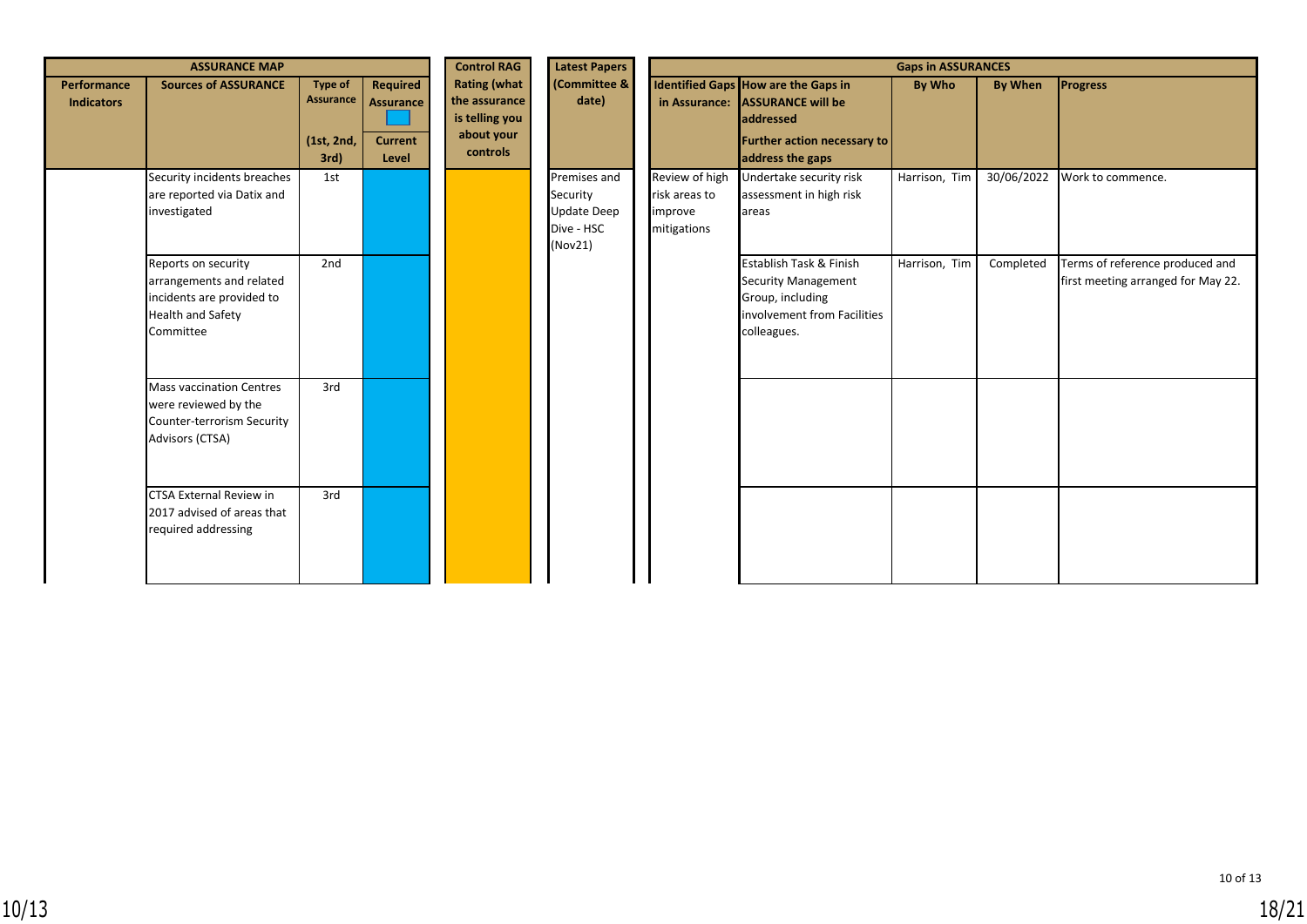| <b>Date Risk</b> | $Nov-20$                 | <b>Executive Director Owner:</b> | Rayani, Mandy                                             | <b>Date of Review:</b> | Apr-22 |
|------------------|--------------------------|----------------------------------|-----------------------------------------------------------|------------------------|--------|
| Identified:      |                          |                                  |                                                           |                        |        |
| <b>Strategic</b> | $N/A$ - Operational Risk | Lead Committee:                  | <b>Health and Safety Assurance Committee Date of Next</b> |                        | Jun-21 |
| Objective:       |                          |                                  |                                                           | <b>Review:</b>         |        |

| <b>Risk ID:</b> | 1016 | <b>Principal Risk</b> There is a risk of increasing COVID infections across the Health Board. This is                                                                                                                                                        |  | <b>Risk Rating: (Likelihood x I</b>                                                             |                      |
|-----------------|------|--------------------------------------------------------------------------------------------------------------------------------------------------------------------------------------------------------------------------------------------------------------|--|-------------------------------------------------------------------------------------------------|----------------------|
|                 |      | <b>Description:</b> caused by staff and others not adhering to the Health Board guidance and<br>National Social Distance legislation. This could lead to an impact/affect on<br>increased levels of staff absence due to COVID infection and self isolation, |  | Domain:                                                                                         | Safety - F<br>Public |
|                 |      | some essential services being closed leading to longer waiting times and<br>delays for treatment for patients, enforcement action/fines from HSE for non-<br>compliance with Social Distancing legislation.                                                  |  | Inherent Risk Score (L x I)<br><b>Current Risk Score (L x I):</b><br>Target Risk Score (L x I): |                      |
|                 |      |                                                                                                                                                                                                                                                              |  | Tolerable Risk:                                                                                 |                      |
|                 |      | Does this risk link to any Directorate (operational) risks?                                                                                                                                                                                                  |  | Trend:                                                                                          |                      |



### **Rationale for CURRENT Risk Score: Rationale for TARGET Risk Score:**

Social Distance risk assessments have been undertaken that highlight ways to allow services to be re-introduced while maintaining the social distance measures, however successful management of the risk depends on staff, visitors or patients adhering to the social distance guidance or using the 'Key Controls' measures in place. The current risk remains at 10 whilst the social distance measures continue to be required. Possibly as a result of relaxing COVID-19 controls in the community there has been an increase in the numbers of staff absent after contracting COVID-19 themselves.

The TARGET score focuses on reducing the likelihood of an incident as the impact score would remain at 5 (as outlined under CURRENT score). By introducing effective social distancing measures such as screening in high priority areas and alternative solutions in other areas, such as PPE, staff would be able to man more areas thus allowing services to resume as far as reasonably practicable. In terms of inpatient bed space, by reviewing all ward spaces and field hospitals against current guidelines and introducing either physical barriers or increasing spaces, as many services as possible will be able to return, however, strict adherence to the controls in place will be required to meet the target score.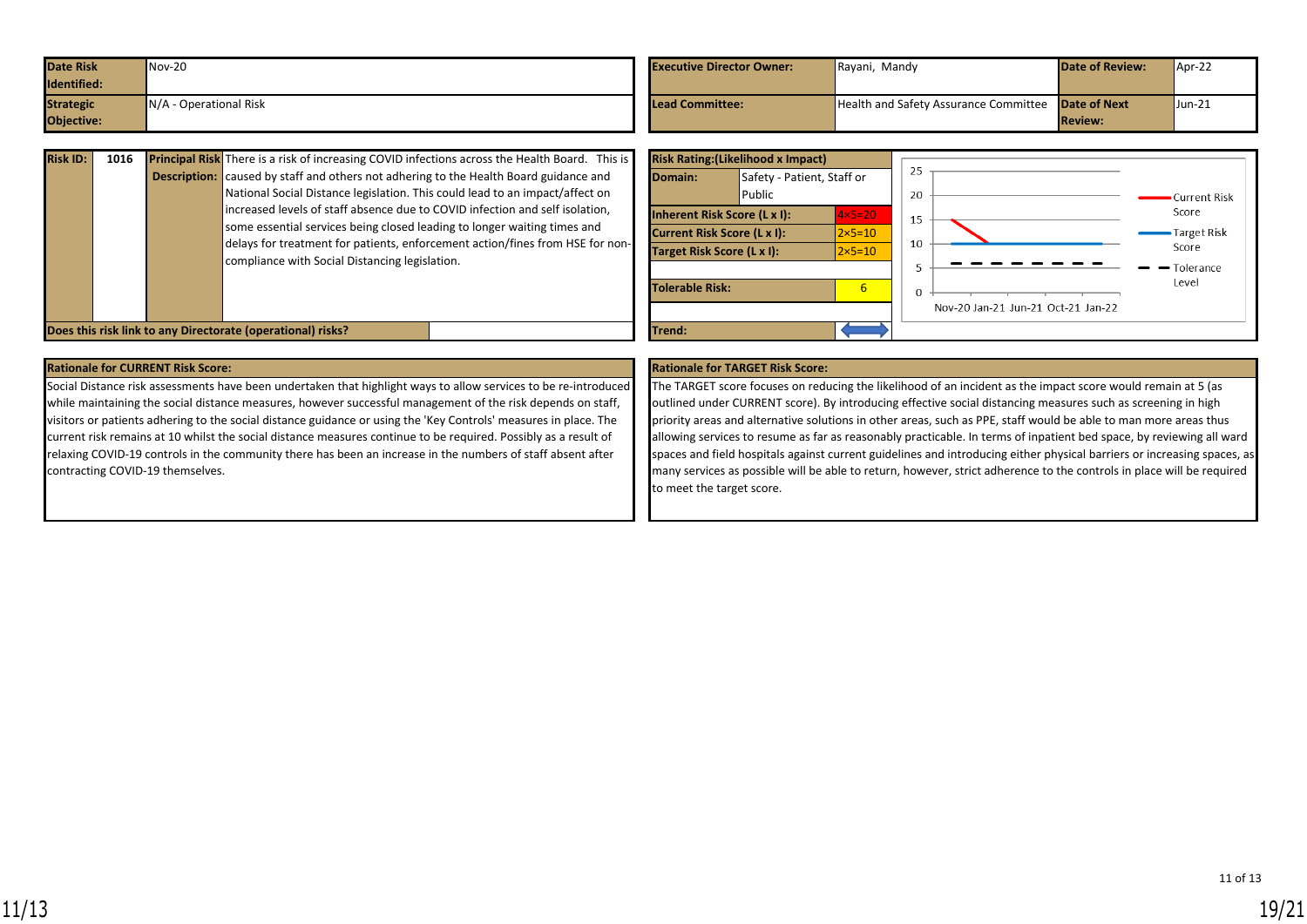| <b>Key CONTROLS Currently in Place:</b>                                                                                                                                                                                                                                                                                                                                                                                                                                                                                                                                                                                                                                                              | <b>Gaps in CONTROLS</b>                                                                                                                                                                                                                                                                                                                                      |                                                                                                                                                                            |                                                                                                                                                                                                                                                   |                                        |                                                                                                                                                                                                           |                                                                                                                |  |  |
|------------------------------------------------------------------------------------------------------------------------------------------------------------------------------------------------------------------------------------------------------------------------------------------------------------------------------------------------------------------------------------------------------------------------------------------------------------------------------------------------------------------------------------------------------------------------------------------------------------------------------------------------------------------------------------------------------|--------------------------------------------------------------------------------------------------------------------------------------------------------------------------------------------------------------------------------------------------------------------------------------------------------------------------------------------------------------|----------------------------------------------------------------------------------------------------------------------------------------------------------------------------|---------------------------------------------------------------------------------------------------------------------------------------------------------------------------------------------------------------------------------------------------|----------------------------------------|-----------------------------------------------------------------------------------------------------------------------------------------------------------------------------------------------------------|----------------------------------------------------------------------------------------------------------------|--|--|
| (The existing controls and processes in place to manage the risk)                                                                                                                                                                                                                                                                                                                                                                                                                                                                                                                                                                                                                                    | <b>Identified Gaps in Controls: (Where</b><br>one or more of the key controls on<br>effective, or we do not have evidence<br>that the controls are working)                                                                                                                                                                                                  | How and when the Gap in control be<br>laddressed<br>which the organisation is relying is not Further action necessary to address the<br>controls gaps                      | <b>By Who</b>                                                                                                                                                                                                                                     | <b>By When</b>                         | <b>Progress</b>                                                                                                                                                                                           |                                                                                                                |  |  |
| # Social distancing guidance in place for staff and is available on the<br>intranet<br># Safety screen installations in hospital and ward/clinic reception areas<br># Instructional social distance posters, phones messages and floor signs<br># Hand sanitisers stations<br># Personal protective equipment (PPE)<br># Reducing room capacities to allow for social distancing                                                                                                                                                                                                                                                                                                                     | Due to the relaxation of COVID-19<br>rules outside of health settings, staff,<br>visitors or patients are less likely to<br>adhere to the social distance<br>measures in healthcare.<br>Staff returning to work on sites may<br>lead to a reduction to the availability                                                                                      | Review current home working guidance for<br>agile/homeworkers                                                                                                              | Harrison, Tim                                                                                                                                                                                                                                     | 30/09/2021<br>31/03/2022<br>31/05/2022 | Finalising HB guidance although<br>need clarification with Agile Working<br>Group regarding the HB position on<br>supplying potential DSE equipment<br>to 'home workers' in line with DSE<br>Regulations. |                                                                                                                |  |  |
| # Use of IT systems e.g. Microsoft Teams to reduce the need for face to<br>face meetings<br># Reduction in travelling between sites<br># Home working being encouraged where possible<br># Accommodation facilities for medical staff have been risk assessed and<br>alterations made in line with social distance measures.<br># SD information on patient appointment letters, leaflets                                                                                                                                                                                                                                                                                                            | of staff room and changing facilities<br>as these spaces return to their<br>original use.<br>Longer term working from home/agile<br>working will need further<br>consideration for ensuring compliance<br>with DSE Regulations.<br>Compliance with new WG<br>government guidance in respect of<br>relaxation of social distancing<br>measures in some areas. | Increase screens in patient waiting areas to<br>support compliance with new WG SD<br>guidance to provide additional protection for<br>patients whilst maintaining capacity | Chiffi, Simon                                                                                                                                                                                                                                     | Completed                              | Screens installed within Patient<br>Waiting areas to enable additional<br>internal patient waiting capacity<br>during winter months.                                                                      |                                                                                                                |  |  |
| # One way pedestrian walkways<br># Controlled access into surgical wards and theatres<br># Hospital bed screens installed in identified wards in order to maximise<br>inpatient capacity and minimise bed losses<br># Additional accommodation in Trinity St David's Campus to improve<br>social distancing<br># Patient visiting arrangements include agreed timeslots and<br>management arrangements<br>#Global communication issued 23/03/22 relating to the universal use of<br>surgical face masks for staff and face masks/coverings for all<br>patients/visitors remaining as an IPC measure until further notice, as<br>well as advising staff to continue to work from home where possible. |                                                                                                                                                                                                                                                                                                                                                              |                                                                                                                                                                            | Issue new guidance to operational &<br>corporate management and request them to<br>review social distancing arrangements and<br>risk assessments in their areas in line with<br>latest WG guidance, eg, non-clinical areas<br>can reduce SD to 1m | Harrison, Tim                          | Completed                                                                                                                                                                                                 | SBAR containing latest WG guidance<br>to be considered by Executive Team,<br>prior to communicating across HB. |  |  |